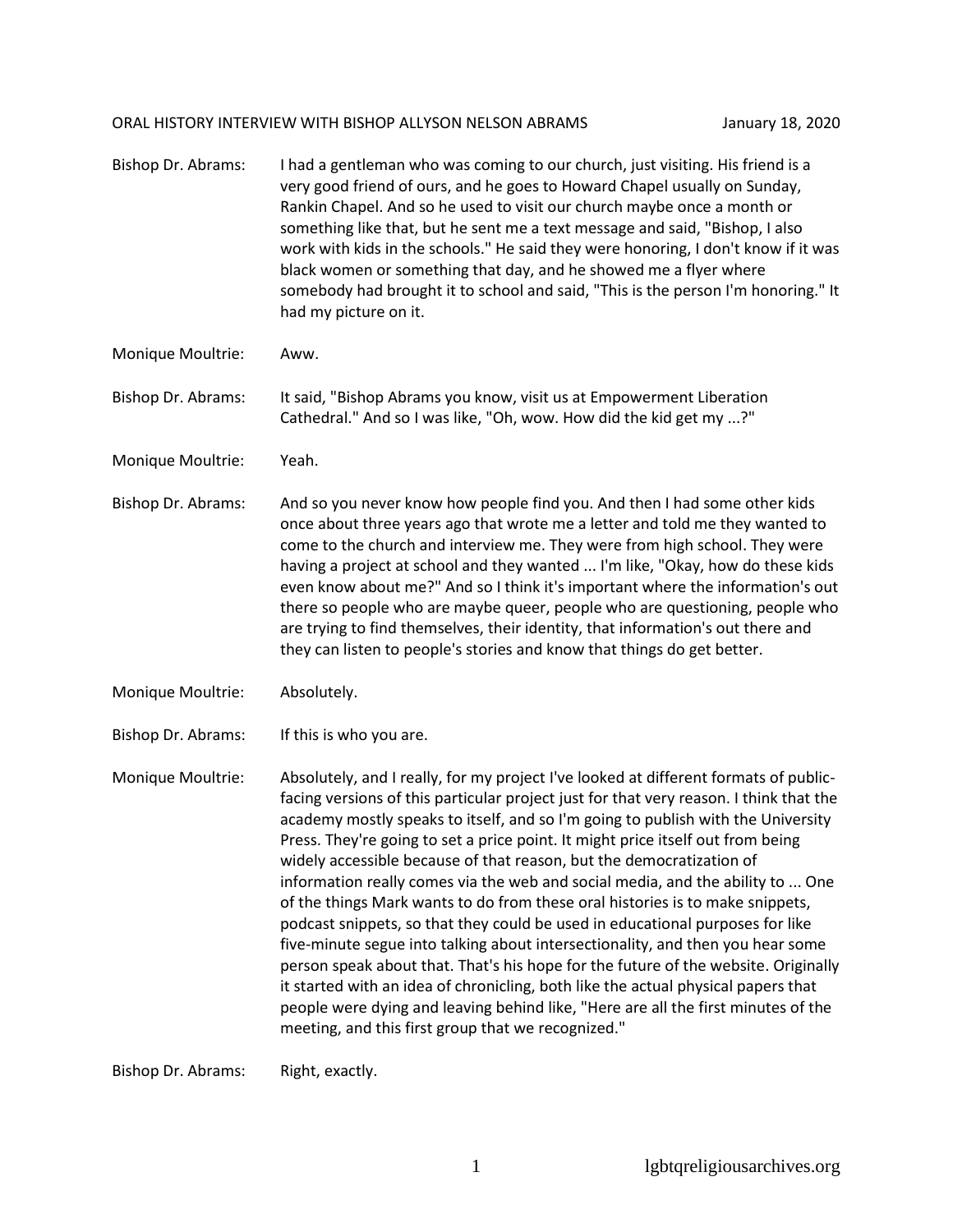| Monique Moultrie:  | And their family members didn't know what to do with them, or didn't value<br>them. And so the website became a way of, "Let's just not house another library<br>where you have to get off time from work and go be stuck by a library schedule<br>to access the material, but let's digitally scan everything, and just no pay wall,<br>just have you come to the site and be able to use it."                                                                                                                                                                                                                                                        |
|--------------------|--------------------------------------------------------------------------------------------------------------------------------------------------------------------------------------------------------------------------------------------------------------------------------------------------------------------------------------------------------------------------------------------------------------------------------------------------------------------------------------------------------------------------------------------------------------------------------------------------------------------------------------------------------|
| Bishop Dr. Abrams: | Okay.                                                                                                                                                                                                                                                                                                                                                                                                                                                                                                                                                                                                                                                  |
| Monique Moultrie:  | And so that's been the plan for the future of the project. But I really liked my<br>working relationship with Mark so well that I trust him. He doesn't put up<br>anything that hasn't been approved, and that's important for me for my own<br>integrity as a scholar, is that if someone has trusted me with their story that I<br>don't abuse that trust by not giving them the rite of passage. If someone,<br>"Hmm, changed my mind. Don't really want to share that," and Mark doesn't<br>put up anything until he's been given the go-ahead by me, and I've been given<br>the go-ahead by the person that I interviewed.                        |
| Bishop Dr. Abrams: | Okay.                                                                                                                                                                                                                                                                                                                                                                                                                                                                                                                                                                                                                                                  |
| Monique Moultrie:  | And so I'm in that sense kind of more confident that what's up there will be the<br>best representation the person wants for perpetuity, for as long as we can keep<br>the website going.                                                                                                                                                                                                                                                                                                                                                                                                                                                              |
| Bishop Dr. Abrams: | Okay. Okay, good.                                                                                                                                                                                                                                                                                                                                                                                                                                                                                                                                                                                                                                      |
| Monique Moultrie:  | He's working on endowing it, so                                                                                                                                                                                                                                                                                                                                                                                                                                                                                                                                                                                                                        |
| Bishop Dr. Abrams: | Okay. Well, can we pray before we start?                                                                                                                                                                                                                                                                                                                                                                                                                                                                                                                                                                                                               |
| Monique Moultrie:  | Absolutely.                                                                                                                                                                                                                                                                                                                                                                                                                                                                                                                                                                                                                                            |
| Bishop Dr. Abrams: | I just want to make sure that my mind is able to be clear and give you what it is<br>that you are trying to get from me, okay?                                                                                                                                                                                                                                                                                                                                                                                                                                                                                                                         |
| Monique Moultrie:  | Yes.                                                                                                                                                                                                                                                                                                                                                                                                                                                                                                                                                                                                                                                   |
| Bishop Dr. Abrams: | So let's pray. Precious God, we just thank you for this time. God, we thank you<br>for traveling grace and traveling mercy for Monique. God, I ask that you will<br>continue to bless the project, the book project which she's doing, and bless all<br>of those who have been a part and those who will be coming to be a part of this<br>project. God, cover our time together. I ask that your spirit would move in a<br>mighty way. I ask that you will speak volumes, and God I ask that we might both<br>be pleased with the results that you give us on today. God, this is our prayer.<br>We look to you in Jesus' holy name we do pray, amen. |
| Monique Moultrie:  | Amen.                                                                                                                                                                                                                                                                                                                                                                                                                                                                                                                                                                                                                                                  |

2 lgbtqreligiousarchives.org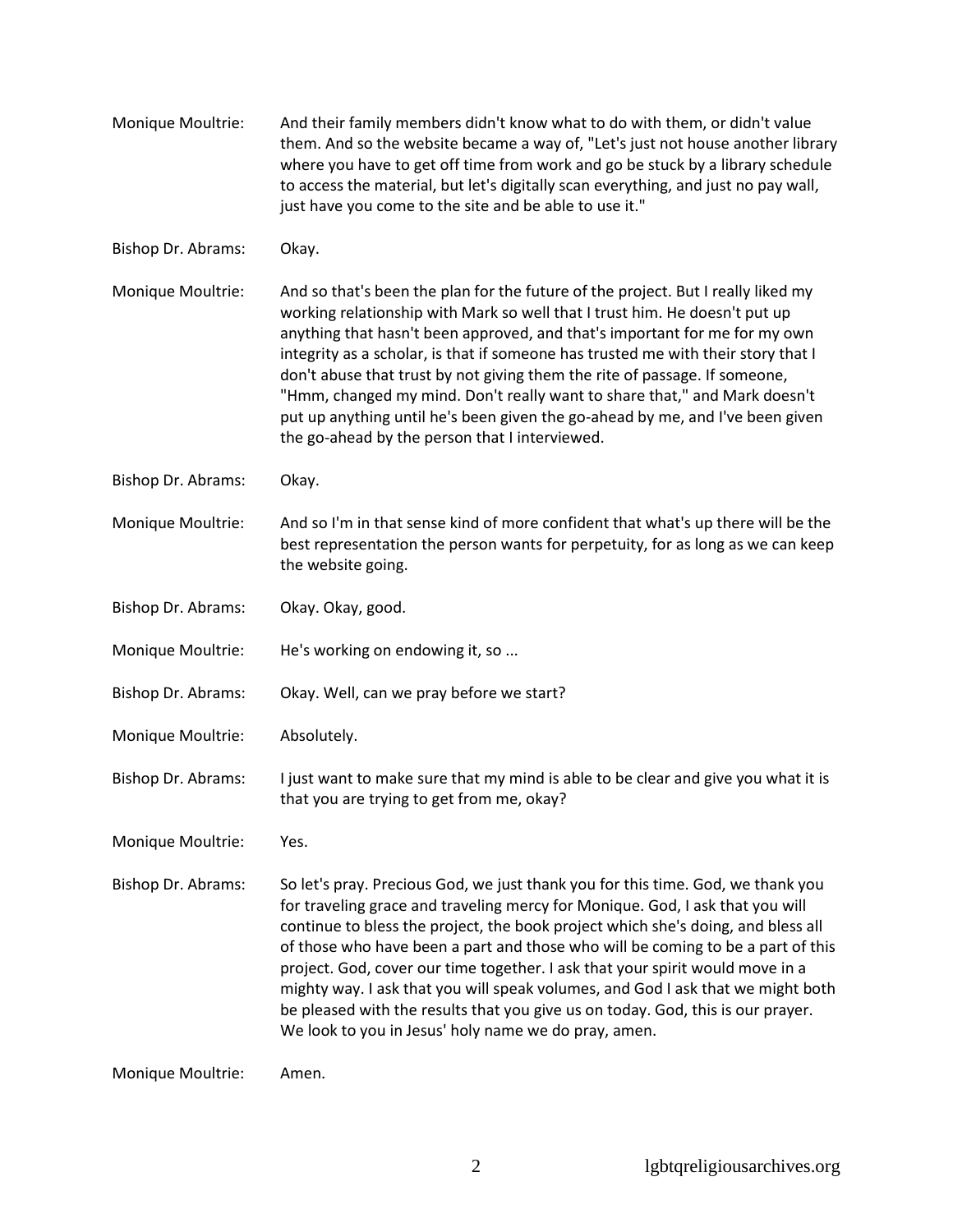| Bishop Dr. Abrams: | Amen.                                                                                                                                                                                                                                                                                                                                                                                                                                                                                                                                                                                                                                                    |
|--------------------|----------------------------------------------------------------------------------------------------------------------------------------------------------------------------------------------------------------------------------------------------------------------------------------------------------------------------------------------------------------------------------------------------------------------------------------------------------------------------------------------------------------------------------------------------------------------------------------------------------------------------------------------------------|
| Monique Moultrie:  | Thank you so much. So I'm going to put us on official record. We are here<br>together. My name is Monique Moultrie, and today is October 5th, 2019. I'm<br>here with Bishop Dr. Bishop Dr. Abrams to conduct an oral history for both the<br>LGBT-RAN website and my research project. Tentatively right now it's called<br>Hidden Histories: The Faith Activism of Black Religious Lesbians. And I'm going<br>to start with some questions, and at any point you want to pass, feel free. That<br>is more than normal.                                                                                                                                  |
| Bishop Dr. Abrams: | Okay.                                                                                                                                                                                                                                                                                                                                                                                                                                                                                                                                                                                                                                                    |
| Monique Moultrie:  | Lots of people do that. And if you get questions that you want to elaborate<br>more on or you want to go more in depth than what I specifically asked, feel<br>free to do that. Oral histories tell the life span story, so I'm going to start early<br>on.                                                                                                                                                                                                                                                                                                                                                                                              |
| Bishop Dr. Abrams: | Okay.                                                                                                                                                                                                                                                                                                                                                                                                                                                                                                                                                                                                                                                    |
| Monique Moultrie:  | And I'm going to hit some milestones, and then we're going to move to certain<br>segments that I want to amplify both for the project and I think for your<br>audience to know. And so as we do that, I'm going to ask some questions about<br>dates so that we can chronicle this in the best way possible. So I start it, as I<br>said, early in the beginning. I read that you were baptized in Birmingham,<br>Alabama, so-                                                                                                                                                                                                                           |
| Bishop Dr. Abrams: | You start there.                                                                                                                                                                                                                                                                                                                                                                                                                                                                                                                                                                                                                                         |
| Monique Moultrie:  | I'm starting early.                                                                                                                                                                                                                                                                                                                                                                                                                                                                                                                                                                                                                                      |
| Bishop Dr. Abrams: | Okay.                                                                                                                                                                                                                                                                                                                                                                                                                                                                                                                                                                                                                                                    |
| Monique Moultrie:  | Even before the baptism.                                                                                                                                                                                                                                                                                                                                                                                                                                                                                                                                                                                                                                 |
| Bishop Dr. Abrams: | Okay.                                                                                                                                                                                                                                                                                                                                                                                                                                                                                                                                                                                                                                                    |
| Monique Moultrie:  | I want you to talk about your early life. What type of neighborhood did you<br>grow up in? What was your family life like?                                                                                                                                                                                                                                                                                                                                                                                                                                                                                                                               |
| Bishop Dr. Abrams: | I grew up in a middle-class neighborhood. I think when I look back at my<br>childhood time, whenever I go back to Birmingham I actually drive on the street<br>just because I want to see my mom's old house and my old house. But growing<br>up, I was always in church. I heard somebody say last night at a conference I was<br>at, if there's such a term as born in the church, I would say I probably was born<br>in the church. I was always there. My parents were educated. They both were<br>college educated. My father had a bachelor's degree. My mother had two<br>master's and had hours towards a doctor's degree, so very well-educated |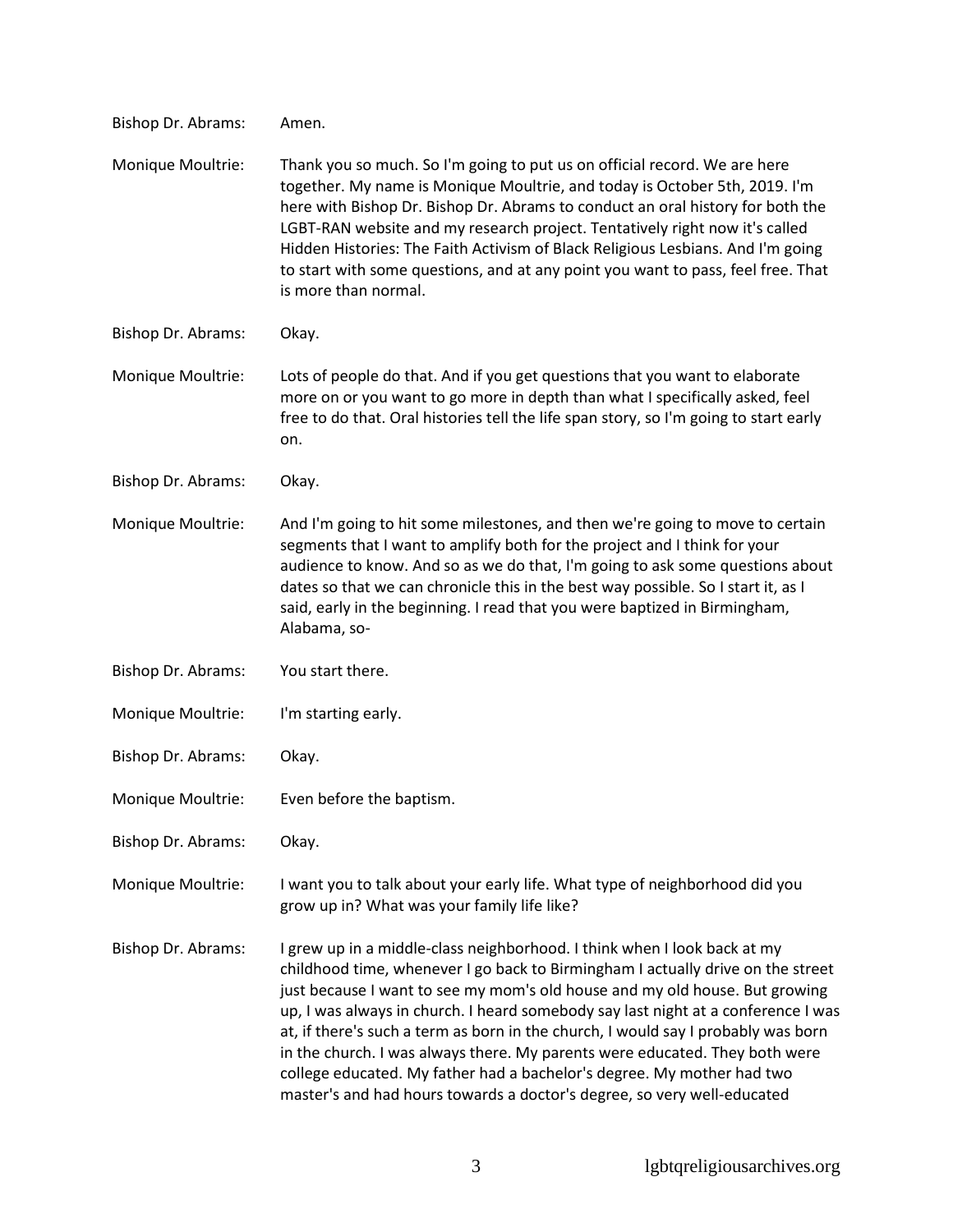parents. Middle-class neighborhood, a very good school. Even though we lived in the city of Birmingham, it was not like the inner city, if I can call it that. And so we were very church-oriented, very culturally diverse, went to arts-type events.

- Bishop Dr. Abrams: My mother was a part of a sorority and so we traveled some with those who were a part of her sorority, and I traveled some with the school. I just did all of those types of things, even as a young person. So typical piano lessons like most ... I guess I don't want to say everybody, so middle-class people I guess would take some type of music instrument lesson. I was in the band, did choir, those types of things. So being in the church, hearing my mother speak on many occasions ... My mother was a speaker back then. In the Baptist church you could not be a preacher. You had to be a speaker in the black Baptist church in the South, so she was a speaker, per se. And she would go around to many churches speaking when I was a child, and I remember thinking, "Oh, I would not want to do that." So I remember sitting in the back of many churches hearing her speak. She was a great speaker, but I was just thinking, "I am not doing that."
- Bishop Dr. Abrams: So I remember God spoke to me. I must have been about seven or eight. We were in a church, and it wasn't until many years later, probably I was in my 40s when it came back. God spoke to me. No, I was in my 30s when I had to deal with this. In the back pew of a church in Birmingham, that was my mother's church she grew up in, she went back to speak I think for their women's day or something like that, and God spoke to me. I think I was eight, maybe. He said, "You'll do that one day." I said, "Oh no, God, I'm not doing that." So that was where I was, and so that was before I even got baptized or any of that stuff. But I remember God clearly speaking to me in that church and telling me what I was supposed to do.
- Monique Moultrie: Okay, so talk to me about your extended family. Did you have siblings? What did you all do for fun?
- Bishop Dr. Abrams: Most of the time I was with my cousins and my grandmothers. I did have friends on the street. My father had a son who was much older than me, and so we did not grow up in the same household. I actually think I was maybe 12 or 13 when I met him, so we did not grow up in the same household, so I didn't have that experience. So basically, my friends or the people that I would do things with. My cousins were the people I was always allowed to spend a night with and do things with, because we would be at my grandmother's house.
- Monique Moultrie: And what was fun? What was a typical fun activity?
- Bishop Dr. Abrams: Oh, a lot of stuff we did was church, so a lot of activities we did with church. But we would go to the State Fair. We would go skating, to the skating rink. Back then, kids would do that kind of stuff. We'd play outside. I loved being outside. The only problem was, outside often times did not like me because I had a problem with playing in the grass or red bugs and all that kind of stuff. So, and then I was allergic to mosquitoes and so it would not be a good time, but I did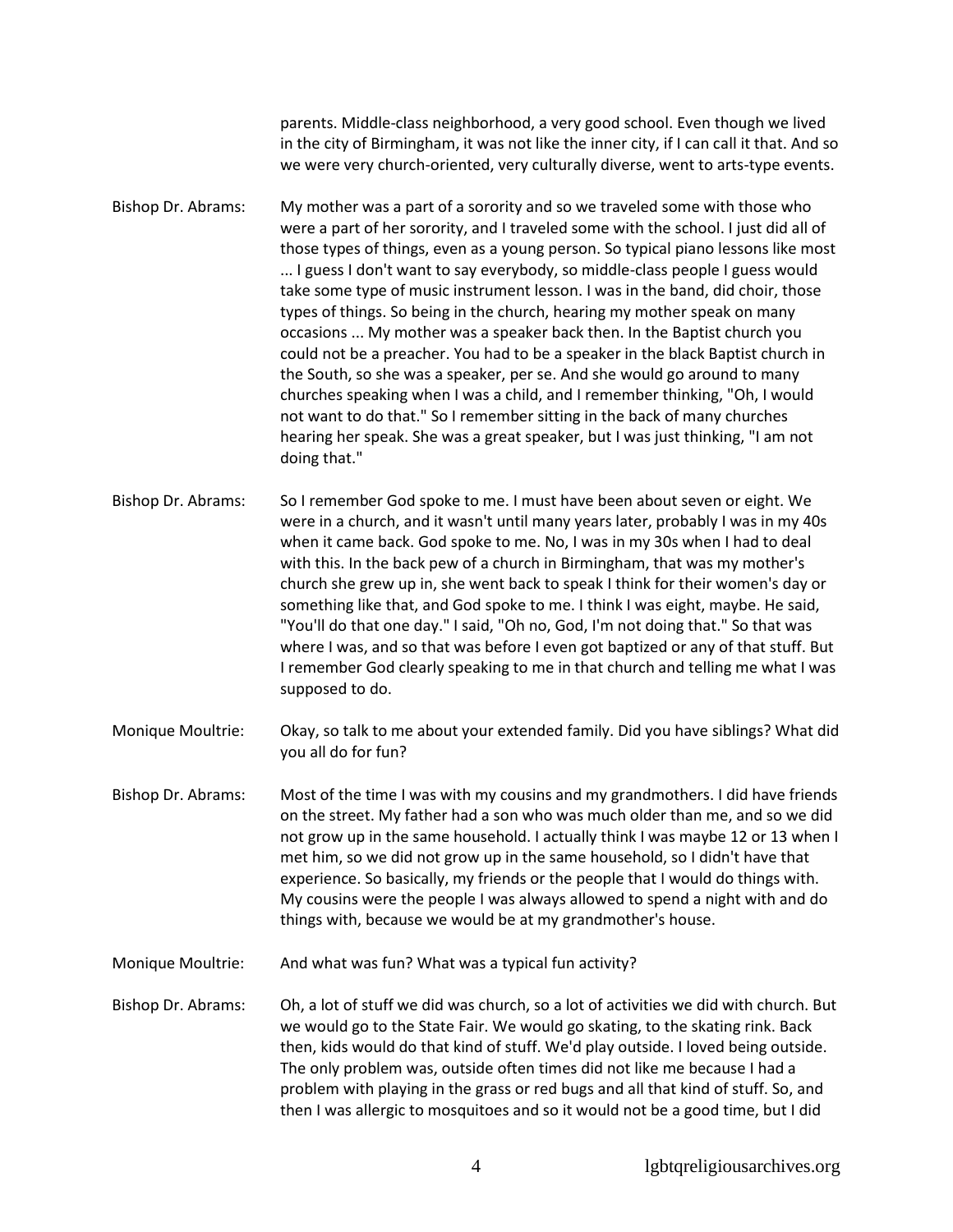enjoy being outside, but I would have problems by the time I got back inside. So those types of things, you know, we just had good, clean fun, I would say. We played football. We played the kickball in the middle of the street. We played basketball. I loved basketball. I've always played basketball with the boys, for those who had basketball goals at their house. Soccer, I mean we just had good, clean fun.

Bishop Dr. Abrams: And so those type of things we did. Now when it rained, there were some problems. So we would play jacks on the porch, because some people had enclosed porches. Back then we had that at my house, and some other people on the street. And then I think somewhere along the way, Atari or something came out and so people started doing the Atari stuff. And so kids on the block had the Atari games, and we would play that. That seems so ancient, but we would play that. I think it was Space something and Ms. Pac-Man, so those were the types of things that we did for fun. But most of the time, the church had events and the youth would go there. I was always an usher, always sang in the choir and whatever else they made me do. You know, as a child you were made to do things.

Monique Moultrie: Mm-hmm (affirmative).

Bishop Dr. Abrams: You didn't have things like there are today where you say, "Oh, I don't want to do that." So they said, "Oh, you're doing such-and-such." That's what you were doing, so that's the kind of way I grew up.

Monique Moultrie: And what were some of the values that you were given? What were core messages of who you should grow up to be that you were given as a child?

- Bishop Dr. Abrams: Well, one thing which my wife and I talked about a lot is, you basically were raised to be heterosexual. You definitely were taught that you were going to marry a man and have children, and so there was no thought that there was anything else that was available to you. But you were also taught to be committed to your faith and to practice that regularly. To also use your gifts and talents for the church, but to be an honest person in society. I would say I definitely was taught that by my parents. You were also taught to do what was right by others, whether you knew them or not, and to follow the laws. So whatever the laws are, I look at what's happening today in the country and you're like, "Okay, well, this person missed this lesson." So whatever the laws are, that's what you were supposed to be following to be an upstanding citizen.
- Bishop Dr. Abrams: But mostly to love people and treat people right, and to not look down on people. Sometimes people look at me like, "Well, how are you not looking down on this person? This person has this problem, that problem." But I was never taught to look down on people, because people have challenges. People have different things they have to work through, and so that's just a part of who people are. I had a cousin, it was my mother's first cousin so it would be my second cousin, that I don't even know what to say his diagnosis would be. We just knew that he had some challenges, and I think all families when I look at it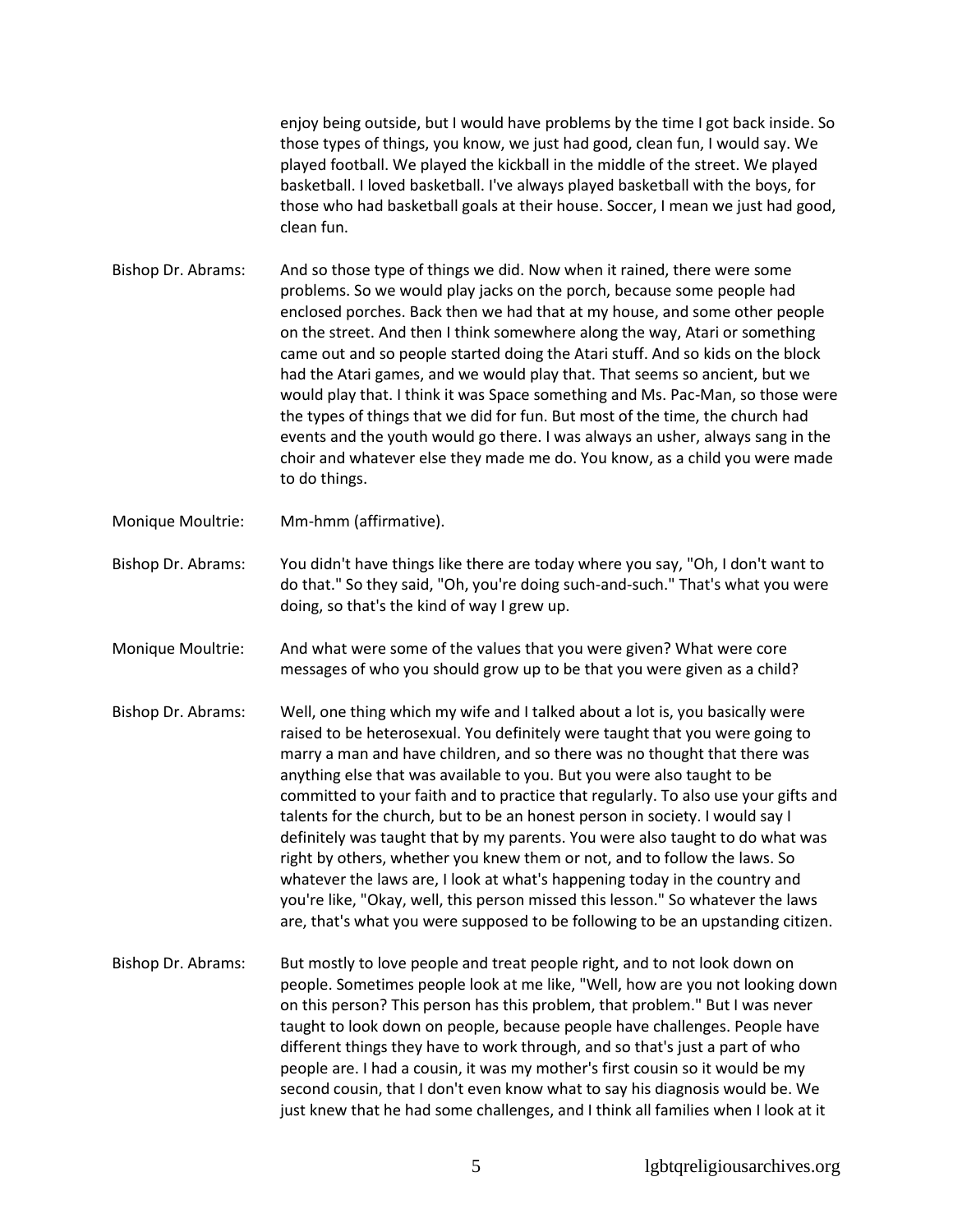have a person that may have some challenges. But we were never taught to mistreat him, talk to him in any negative or derogatory manner. We were never taught any of that, so we treated him as one of the family members. We loved him, and we still love him today even though his mother died about five years ago, our great-aunt.

Bishop Dr. Abrams: So respect people, honor family. We were taught to be family-oriented, but to be respectful in what you do and what you say. Definitely don't burn your bridges, because you never know who you might need. So those are the types of things that I was taught. And I never realized it, but I grew up in the Bible Belt so I never knew how much Bible was instilled in us, and how much we were taught to just simply go with God, until I moved to other areas of the country and realized, "Everybody doesn't have this same type of teaching." So that was an interesting piece for me to understand that I was in the Bible Belt where they ingrain everything in you, and pretty much it's an evangelical area, you know?

Monique Moultrie: Right.

- Bishop Dr. Abrams: And it's a red state, and so but also to speak up for what's right. Don't just allow things to happen. It's important to speak up, and so I think that's why I've always been an advocate. I was an elected official for a while, and I always wanted to make sure that others receive the justice and equality that they're supposed to receive.
- Monique Moultrie: Okay, so let's jump ahead to high school. What was high school like? What were your favorite classes? What did you do for fun?
- Bishop Dr. Abrams: High school I would say, I got into a high school sorority I think in 10th grade. We had those in Birmingham. I'm not sure if everybody has those. And I think for fun, well, the class that I always loved was anything with mathematics. My father was a mathematician. They tell me he graduated two years ahead of time. Both my parents are deceased, so it's not like I can go back and ask them. But he was a mathematician, so math came very easy to me. So I would say possibly trigonometry was one of the classes I really enjoyed. Algebra one and two, I really loved those classes. Band and choir was my thing. I loved to sing, and I'm a music person. I'm musically inclined. My father played many instruments, so those were the ones that I really, really enjoyed.
- Bishop Dr. Abrams: Science, yes, my mother was a scientist and she had all her extra degrees in science. So science I was good with, but that wasn't my favorite. So that's why I went ahead and got an engineering degree, because those two together. But I would say the most fun things that I did was with my sorority sisters. You know in high school, you've always got to have a fit-in type of thing, and you've got to be a part of a group. And so to be a part of the sorority, and then to be the dean of pledgees, and then to get to be the vice-president of the sorority and to have this camaraderie with all these people who had graduated that were a part of the sorority that had come back, it was a great feeling. We would march in parades and those types of things, and it was just, it was a lot of fun.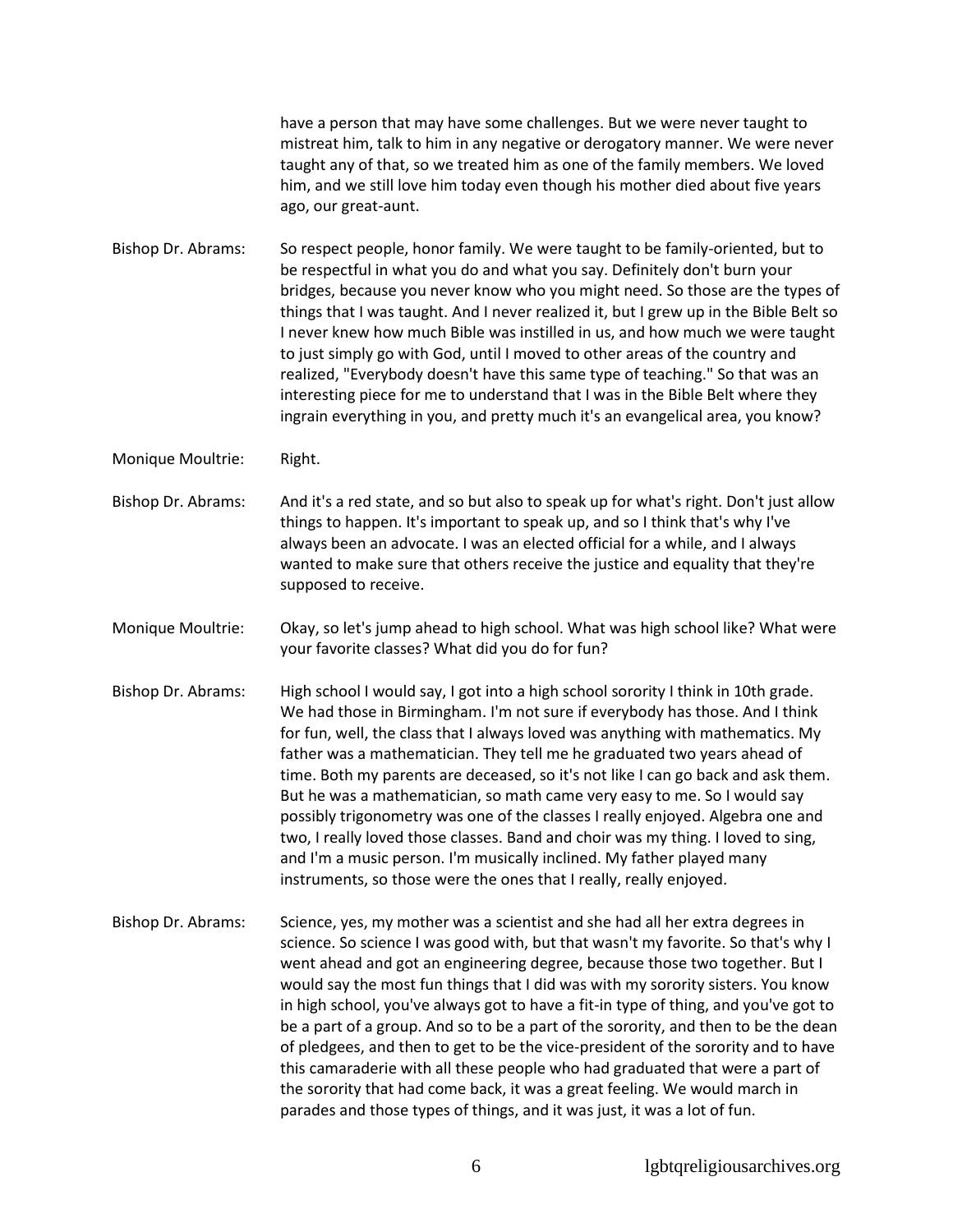- Bishop Dr. Abrams: The choir I would say would be the most culturally diverse experience for me, because our choir, we traveled across the country. Like during spring break we would travel to other parts of the country and do performances for alumni that would invite us to their area. So every year, everybody would look forward to this. You know as a young person, "Hey, we're going to sing in Cleveland, then we're going to Detroit, then we're going to New York," or we're going to all these different places. It was very exciting, and you had so many people who wanted to be in the choir, but you can only take a certain number of people when you go on these types of trips. We were actually invited to Australia, but we were not able to raise the money to go to Sydney, but that would have been an awesome experience for some black children from the South, to be able to go and sing in Sydney, Australia. So those were some great experiences that come to mind.
- Monique Moultrie: During your high school years or earlier, did you experience any knowledge of an attraction to girls?
- Bishop Dr. Abrams: No. Now what I did I would say notice is I always felt women were very beautiful. I was very attracted to women I would say, but I would not say attracted to the point where I wanted to be in a relationship with them, attracted to the point where I touched anybody inappropriately or had them touch me or say, "Hey, let's try this," or, "Let's try that." Never at that point had any of that, because like I said, we were strictly taught, "This is what you are. This is who you are going to be, and this is what you shall do." And so really, I think maybe we talked about the choir director. People in the choir said, "Oh, he's gay." And so it was like, "Oh, okay." But none of the people around me that I knew of, because I realize today you never know what people are doing. But none of the people around me were experimenting or doing anything in any type of same-sex relationships, so it wasn't as if I even had friends to have any of those discussions with.
- Monique Moultrie: Okay. So let's talk now about what led you from Alabama to D.C. What was appealing about Howard?
- Bishop Dr. Abrams: I guess one of the things I had always heard was that this is the institution that puts out dynamic African-Americans that contribute a lot to society. And so being that I was studying to be a concert pianist, even though my school wanted me to be an engineer, they said, "You've got the mind. You can't waste your mind." Because I ended up graduating as salutatorian from my high school class, and I think there was 0.03 or something difference between me and the valedictorian. So, and me and the valedictorian it turns out, in elementary school, we went from K through eight. Elementary school, I was the valedictorian and she was salutatorian, so now we switched up. I was salutatorian and she was the ... I'm sorry, I can't believe that happened.
- Bishop Dr. Abrams: But I really wanted to do music. That was my love. That was my heart. That was my passion, and so I had been studying music the entire time I was in high school. I think I started taking piano when I was maybe 12, 13, somewhere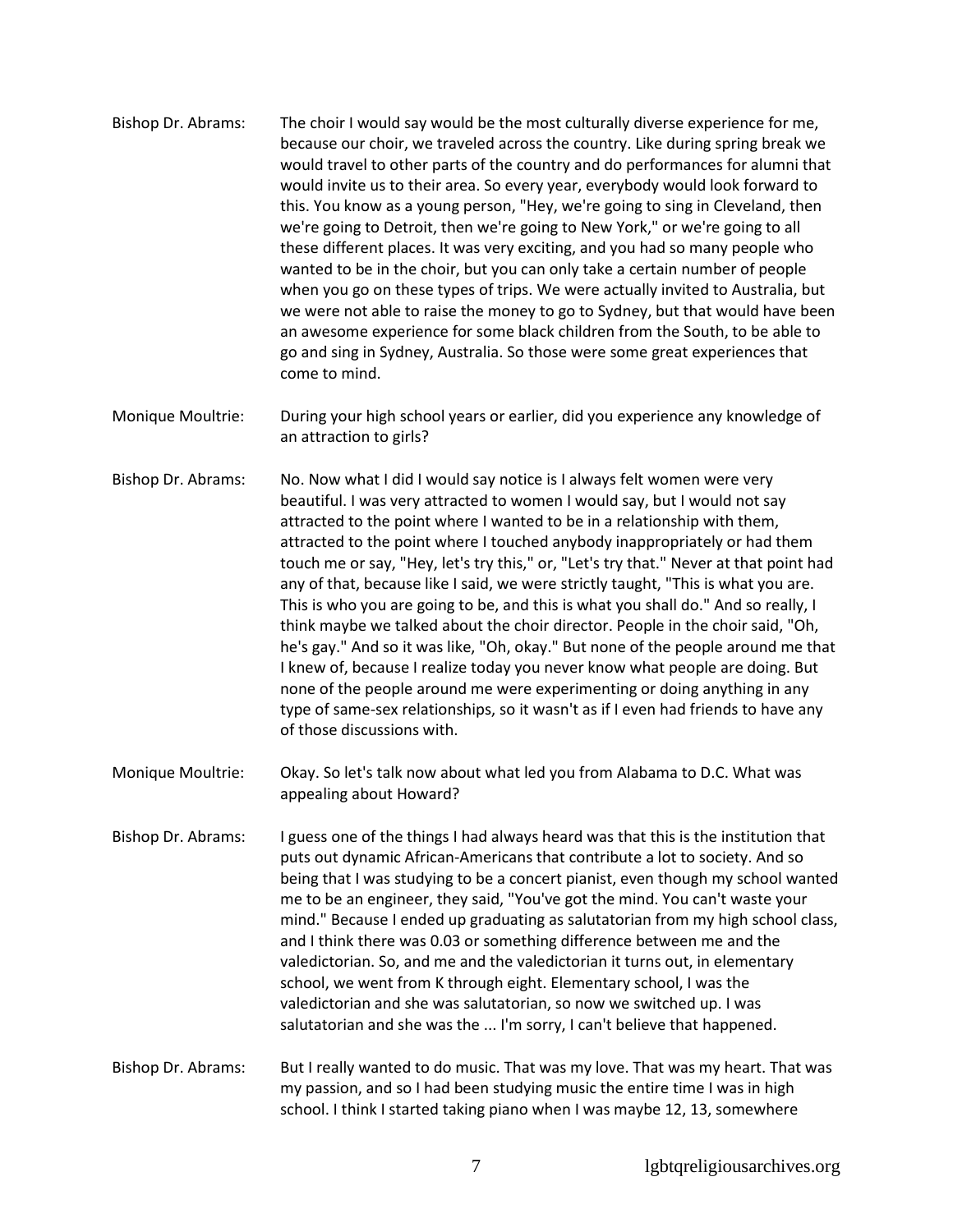around there. So I really wanted to go there, because they had produced some great people in music, some legends. So I was preparing ... My piano teacher was working with me to prepare a piece to play for the competition, because to get into Howard's music department you have to have a piece prepared and send it in, and then they review it and decide if they're going to accept you. But I also felt Southern University was a place I wanted to go, because I used to be a majorette in high school and I was part of the band, the marching band, and I loved their Dancing Dolls. So I was kind of like, "Okay. Well, do I go to D.C. or do I go to Louisiana to go to be a part of the Southern band?"

- Bishop Dr. Abrams: So I think what happened was I missed the deadline to submit my tape or something for Howard, but I knew I still wanted to be in the vicinity. So if I don't go to the music department, I could always apply for engineering, because I knew I had the grades to do that but I really wanted to do the music. So my counselor advised me to submit an application for the music department, I mean for the engineering school. So I did that, knowing that in my heart I still really wanted to do music, but I got accepted probably before Christmas to go to Howard the following year. So Southern and Hampton, I had written them, accepted me I think it was much later. It was probably like in February or something like that. So Hampton, I had a teacher who had gone to Hampton who had talked about, I need to go there. "Don't go to Howard. It's not the real HU," and I should go to Hampton.
- Bishop Dr. Abrams: I said, "Well, you know, no. I think I'm going to go to Howard," because so many people at the church that I had changed to had children or nieces and nephews that had gone to Howard, and they all talked about the reputation of the school, the vigorous training and teaching to get there, and once again all the top people that are African-American that had come out of this institution. So I said, "Okay, this is what I want to do." My mother, she was okay with that. She was very supportive. She was an educator. Like I said, she had hours towards a doctor's degree. She just wanted me to go to the best place for me. So with that, I decided to go to Howard and she had my aunt's husband to drive me up to Howard University that summer. I didn't go to summer school, but on time for the fall session to start.
- Bishop Dr. Abrams: And so that's kind of how I got to Howard University, plus I think one of the girls in my high school sorority was at Howard as well. She was two years ahead of me and she was currently there, so her mother talked to my mother and told her about her experience and everything. So everybody kind of put in a good word here for me to go to Howard, so that's how I ended up there.

## Monique Moultrie: Okay, and so you decided you were going to stick with the engineering even-

Bishop Dr. Abrams: Well-

Monique Moultrie: Though you had music on your mind?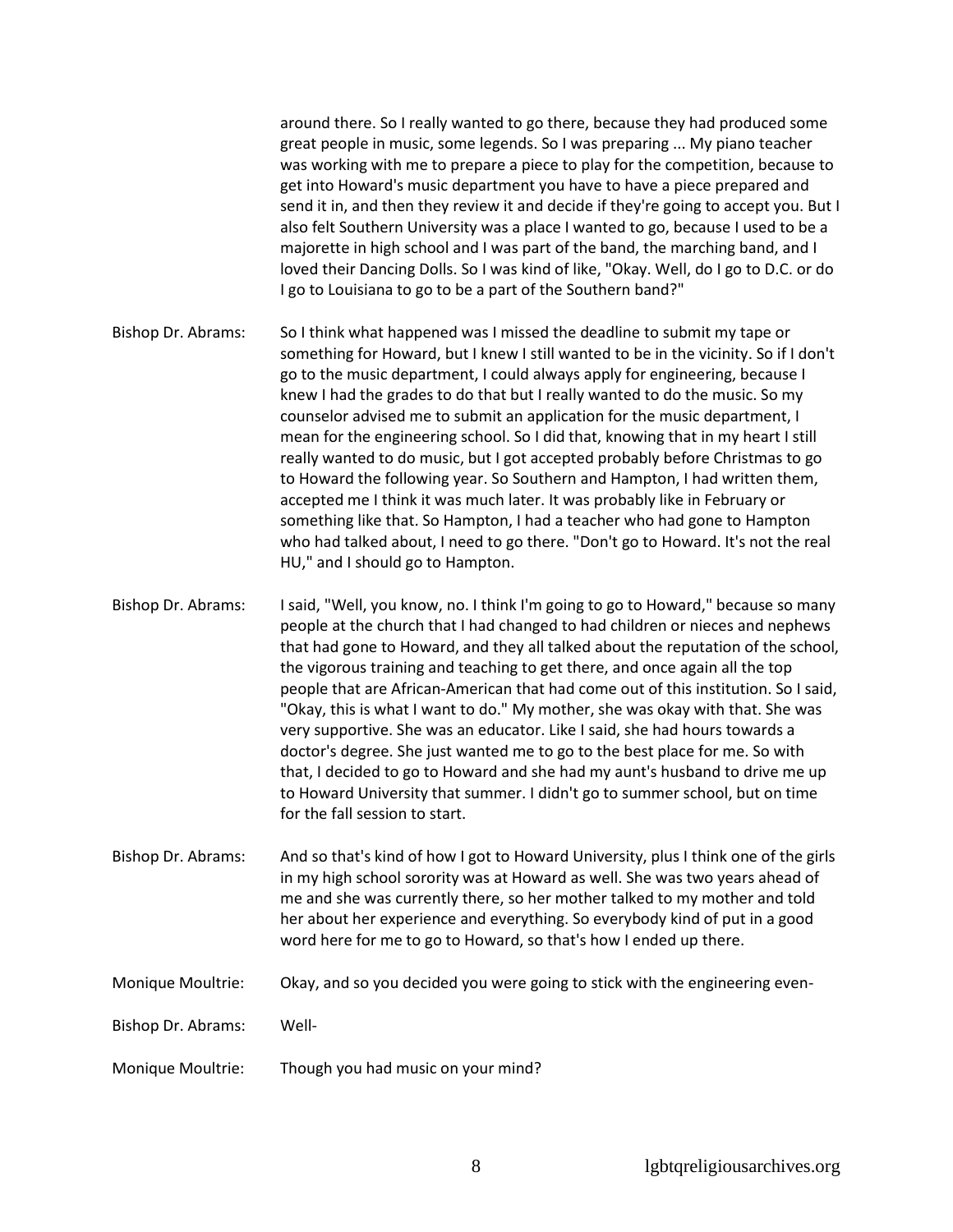- Bishop Dr. Abrams: Two years later I had a real unrest in my spirit, and I told the dean of the school of engineering, "I really, really want to go up and talk to the fine arts people." Because what I was doing was, while I was still there at engineering school, I still took piano class. I was taking piano class in the fine arts department. So the fine arts people, I told them, I said, "Look. I really want to major in music. I want to be a fine arts major. I know this is who I am, and I just, I've been in engineering for two years and this is what I want to do." So they gave me a paper. Their dean signed it and said, "Okay, you've got to get the engineering people to release you, and then you can be a fine arts student." I said, "Okay." I walked down the hill. If you know anything about Howard, the engineering school is what's in the valley, so the fine arts school is up near Blackburn, on the hill.
- Bishop Dr. Abrams: So I said, "Let me walk down here and get my paper signed." So I went to the school of engineering. They said, "We're not letting you out of here to go to talk about playing no music." They said, "Now, if you go to the school of business, yes, but you've got too much brain to be over there talking about just music." I was crushed. I was like, "I've done all ..." I even talked to my mother. I had my mother finally be okay with that. You know, she's a scientist. She felt like I should be an engineer, too. But I said, "This is who I am. This is what I want to do." And so they said, "No, you're not doing that." And I'm like, "I don't want to be in the school of business. I have no desire to be in the school of business." They said, "Well, we are not going to let you out of school of engineering to go over there." So, I graduated with an engineering degree.
- Monique Moultrie: Okay.
- Bishop Dr. Abrams: Because they refused to let me out.
- Monique Moultrie: Okay.
- Bishop Dr. Abrams: So that was very interesting. Because I'm like, "Okay, if I come to you and say this is who I am and this is what I want to do, y'all should be able to sign the paper." But no, they would not.
- Monique Moultrie: So how do you go from being trained as an engineer, but not having that really be what you're passionate about, to what you decide to do next?
- Bishop Dr. Abrams: Well-
- Monique Moultrie: Because I've read that you decided to go to law school, which-
- Bishop Dr. Abrams: I did. You've got the whole story, don't you?
- Monique Moultrie: Which seemed to be an odd segue, but tell me how that segue occurs.
- Bishop Dr. Abrams: Well, how that happened is when I graduated from Howard I knew either I wanted to be an obstetrician, because I knew I wouldn't do engineering. That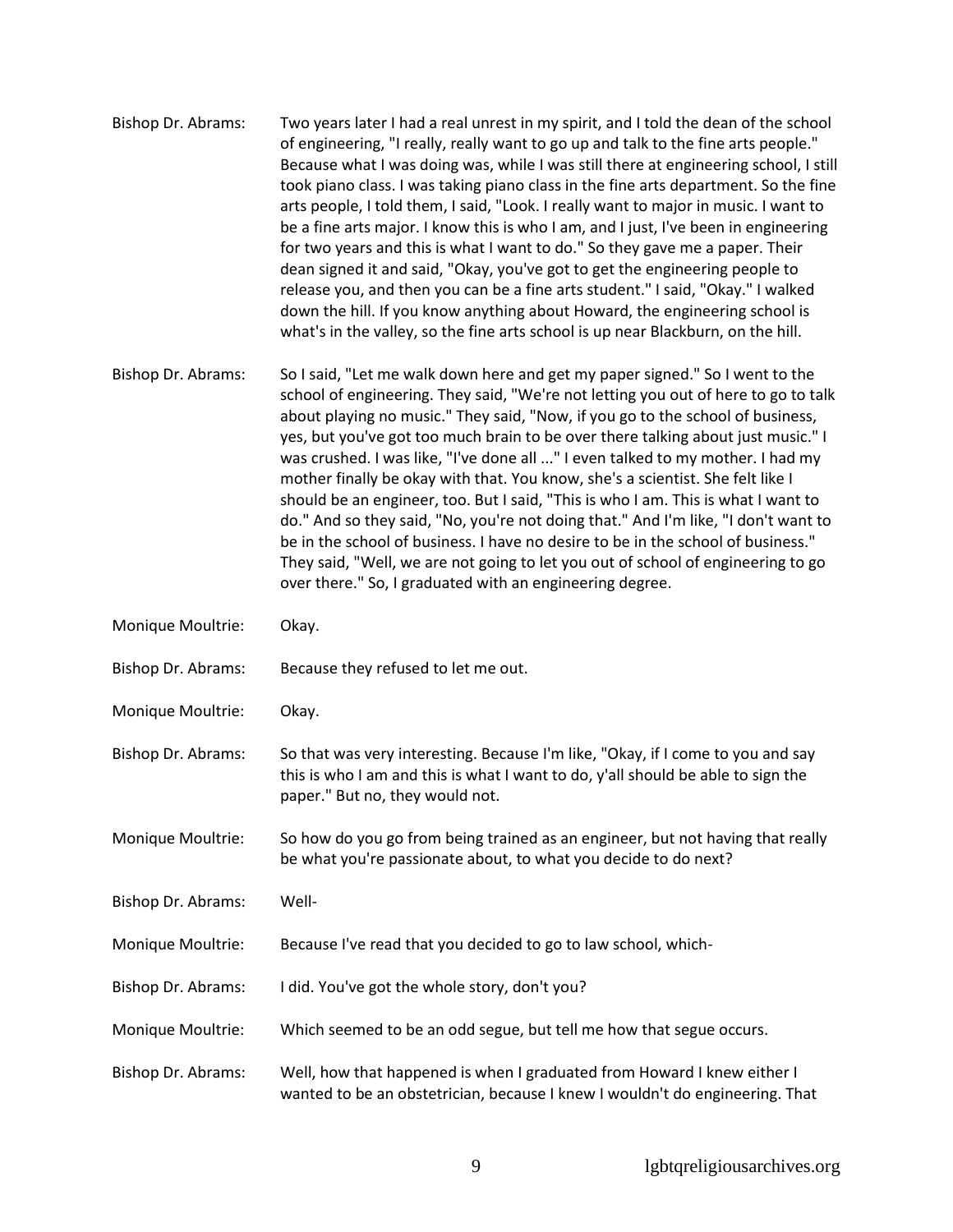was just like, "Oh, no. I'm not doing that." So I wanted to be an obstetrician or be a lawyer, and I had taken a pre-law class while I was at Howard. So I felt like, "Okay, I'm very passionate about a lot of stuff, and so this could be me." So because I had seen some other people who had really struggled in the area of music so I was like, "Okay, maybe I need to be doing that." So to go to medical school, you had to take organic chemistry. All the people were complaining about organic chemistry, how difficult it was. Now, I was an A student coming out of high school and I think I was a B student at Howard, because sometimes I was doing other things, like a lot of other kids do.

Bishop Dr. Abrams: But the thing is, if everybody's complaining about it, I should have taken the challenge on versus let them discourage me from taking the class. So they were all griping about how hard it is, how many times people had to take it to try to pass. I was like, "Well, I'm not going to be taking the class two or three times just to pass it, so no." So I decided I would let the medical school go, and I would go to law school. So my mother passed. I went back to stay in her house in Birmingham for a little while, and went to law school there. I was in the top I think three or five in the class, so I didn't realize I was going to enjoy law school, but I really did enjoy it. And I got picked on a lot, because the dean used to always say, "Oh, Ms. Howard University, I'm sure you've got the answer to this."

Bishop Dr. Abrams: And so it was funny because a friend of mine who the second semester after I had been there for a semester from Birmingham decided to come and go there, too. So then she moved back to Birmingham before I did, and so she decided at the same time she would go to law school, so we were there together. And my roommate from Howard University decided to go back to Houston, where she came from, and she went to law school at the same time. So it was like all three of us were in law school at the same time. So I really had this something that was bothering me continuously about changing my course. I started having dreams, and I started feeling like I was hearing God speaking to me about, "That's not what I'm supposed to be doing." So finally, I decided I was going to talk to somebody. It was a trusted friend who later became the president of the school where I went to law school, of the undergraduate piece there.

- Bishop Dr. Abrams: And so he was a minister. He was a CME minister. He told me, "Oh, I wouldn't trust a dream. I would go back and ask God." So I felt it was kind of derogatory, but sometimes men can be derogatory if you tell them about your call to ministry. So I did go back and I asked God. I said, "God, you know, is this really what you're saying for me to do? I need to know, so can you show it to me again?" So I had a dream that was very clear, to where I could see me in the pulpit preaching in the church. I could see the pews. I could see the pews had crosses on it. I could see the stained glass windows, and it was like people were sitting in the pews and I was talking. I had on a robe, and I had on some kind of stole or something. There was a Bible up there.
- Bishop Dr. Abrams: I was like, "Okay, God. I'll never ask anybody again about what it is I'm supposed to be doing." And so I never went back to him; didn't need to, because I felt that as a male, he was not supporting what I knew God said for me to do. And that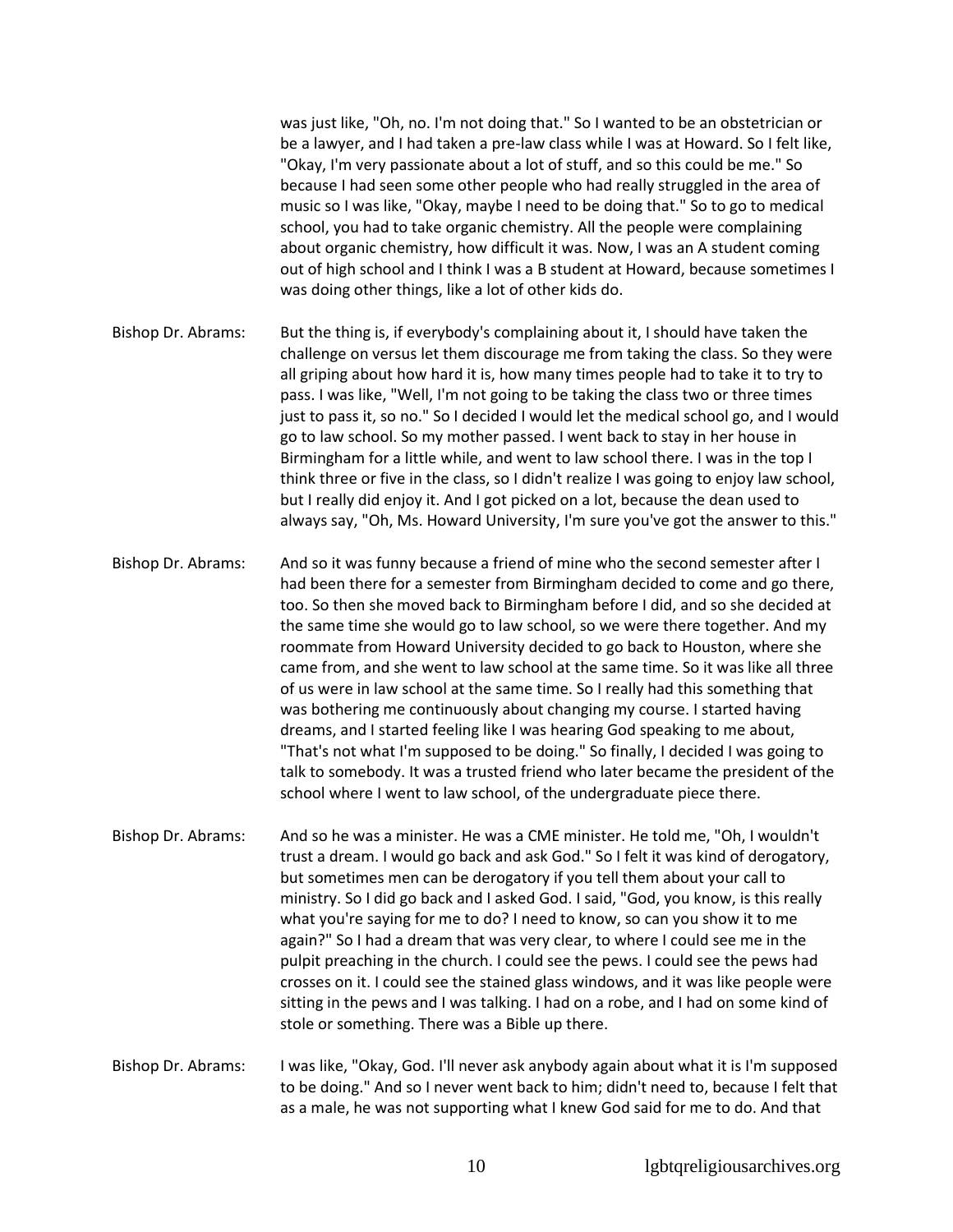|                    | might have just been my own perception, or it might have just been how he<br>talked to people. I don't know, but at that point I said, "No, I'm definitely not<br>going to go back to him again." So at that point, I knew I needed to make some<br>type of transition because it's important I think to be trained and educated in<br>the field that you want to go in. So many people feel like they could just get up<br>and preach and don't have to go to any type of school, seminary or anything like<br>that. But I feel that it's important to be trained, so I told the dean, but they gave<br>me a hard time. It was all good though, but they gave me a hard time. |
|--------------------|--------------------------------------------------------------------------------------------------------------------------------------------------------------------------------------------------------------------------------------------------------------------------------------------------------------------------------------------------------------------------------------------------------------------------------------------------------------------------------------------------------------------------------------------------------------------------------------------------------------------------------------------------------------------------------|
| Bishop Dr. Abrams: | I told the dean, I said, "Well, look. I think I need to leave law school because I<br>believe God's called me to preach and I'm going to go " He's like, "What? Who<br>leaves law school to go preach?" I said, "Well, this is what I believe I'm supposed<br>to do." He was like, "Are you going to make any money doing that?" And so<br>that's kind of the mindset he was in. And I was like, "Well, look. I'm just letting<br>you know I need to withdraw so that I can do what God's called me to do." He<br>was like, "Okay. Well, if you ever need to come back, you can." So I said, "Okay."<br>So I-                                                                  |
| Monique Moultrie:  | What year of law school was this?                                                                                                                                                                                                                                                                                                                                                                                                                                                                                                                                                                                                                                              |
| Bishop Dr. Abrams: | Second year, after  It was almost the second half of the second year. So I thus<br>left the law school to go pursue ministry.                                                                                                                                                                                                                                                                                                                                                                                                                                                                                                                                                  |
| Monique Moultrie:  | So let's backtrack. You spoke about having this vision, this dream, and seeing<br>very clearly that you were going to be in a pulpit. Talk about the spiritual<br>practices you maintained in college and then in law school.                                                                                                                                                                                                                                                                                                                                                                                                                                                  |
| Bishop Dr. Abrams: | Oh, okay.                                                                                                                                                                                                                                                                                                                                                                                                                                                                                                                                                                                                                                                                      |
| Monique Moultrie:  | Were there ways in which you knew to trust this voice within?                                                                                                                                                                                                                                                                                                                                                                                                                                                                                                                                                                                                                  |
| Bishop Dr. Abrams: | Yeah.                                                                                                                                                                                                                                                                                                                                                                                                                                                                                                                                                                                                                                                                          |
| Monique Moultrie:  | You felt a deeper connection to God in some specific way?                                                                                                                                                                                                                                                                                                                                                                                                                                                                                                                                                                                                                      |
| Bishop Dr. Abrams: | When I was in college, I knew that I needed to find me a place of worship,<br>because I did not want to be one who falls off or goes astray. And I talked to my<br>family about that and they said, "Yeah, you've got to find your church." And so I<br>did. I found one church that was close, kind of what I felt was close enough to<br>the school for me to get to, that was African-American, that still kind of<br>resembled my church I came out of. It was a larger church. They had different<br>ministries they offered, different choirs, and it just seemed like it was a fit for<br>me.                                                                           |
| Bishop Dr. Abrams: | So I went there, I don't know if it was four months or six months. And so my<br>mom's principal at the school where she was teaching, his nephew was at<br>Howard as well. So he also was two years ahead of me, so they made sure that                                                                                                                                                                                                                                                                                                                                                                                                                                        |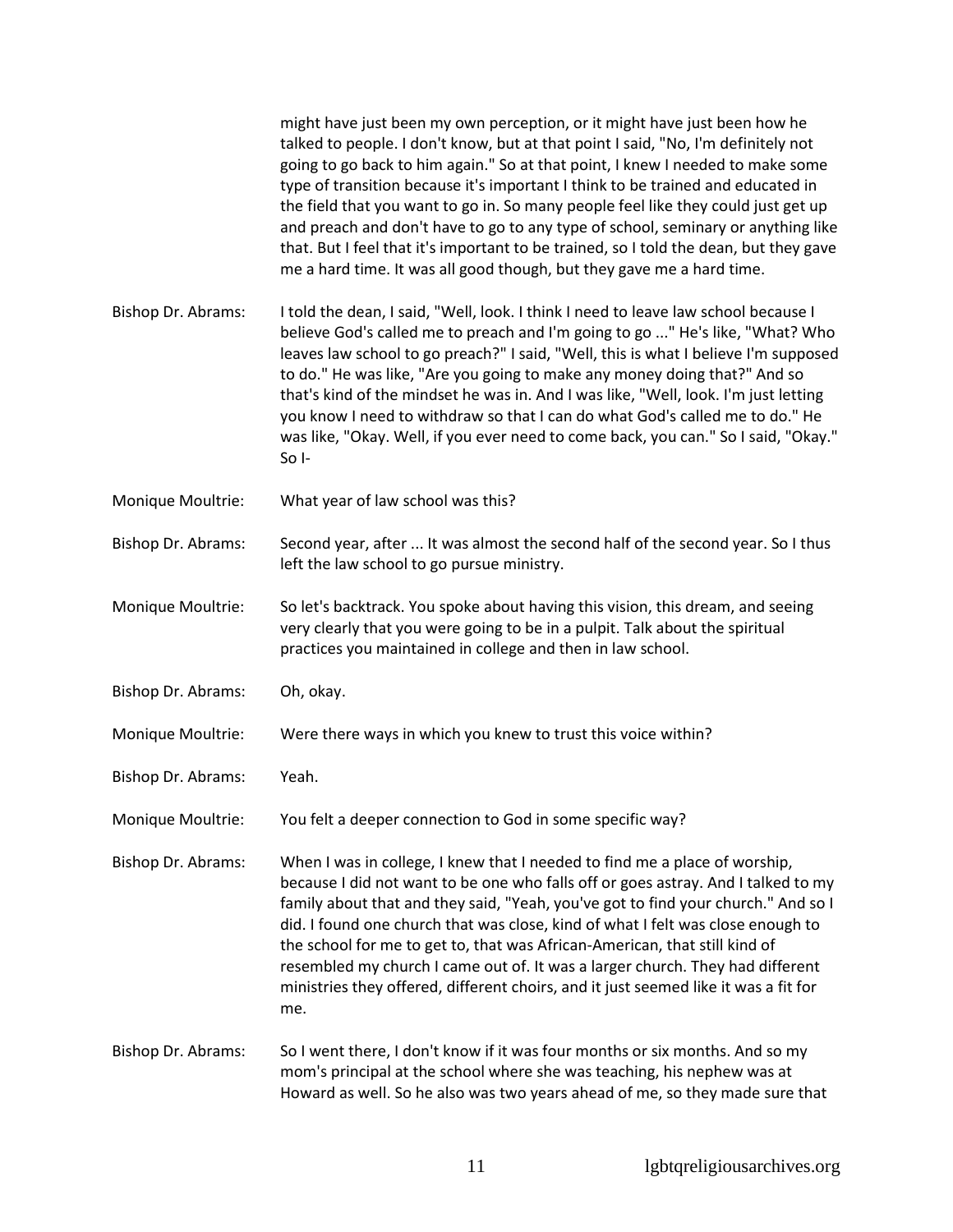we were connected. So he, one week when I saw him he said, "Well, what church you been going to?" And I said, "Oh, I've been going over such-andsuch." He said, "No, you need to come to my church." And I said, "Well, what church you go to?"

Bishop Dr. Abrams: So I then went to his church, and that was the church that I stayed at for the rest of the time I was at Howard, even the church I was licensed and ordained in and my pastor installed me as the pastor of a church in Detroit and all of that, so that was the church I stayed at and had the relationship with. So with that, I went to a lot of the training classes on different parts of the Bible, and one Sunday when I was sitting in the church the pastor ... It was somewhere near Easter. He was preaching and it's like I had this profound experience. It's like I understood Jesus on another level. I don't really know how to explain it, but it was something that happened to me when I was sitting there in the pew that made me feel totally different from the way I had felt any time before. It's like I was able to connect or something with Jesus and the spirit on another level.

Monique Moultrie: So while you were at Howard you were licensed, or you came back and were licensed at that congregation?

- Bishop Dr. Abrams: Yeah, I came back.
- Monique Moultrie: And that congregation was in D.C.?
- Bishop Dr. Abrams: Yes.
- Monique Moultrie: And you went to seminary in Ohio.
- Bishop Dr. Abrams: Yes, but I couldn't go to seminary without my pastor saying that it was okay. And then you have to come back to the church and make an announcement that you've been called to ministry, so I had to come back and make that announcement. Then you have to come back and do your trial sermon, so I had to come back and do that. So yes, I was still under his authority even though I went to seminary over there.
- Monique Moultrie: Okay, so you're in seminary being trained.
- Bishop Dr. Abrams: Mm-hmm (affirmative).
- Monique Moultrie: But you're still going back to D.C. to follow the-
- Bishop Dr. Abrams: Yes.
- Monique Moultrie: Rubric of what you needed to do in order to be licensed.
- Bishop Dr. Abrams: Yes.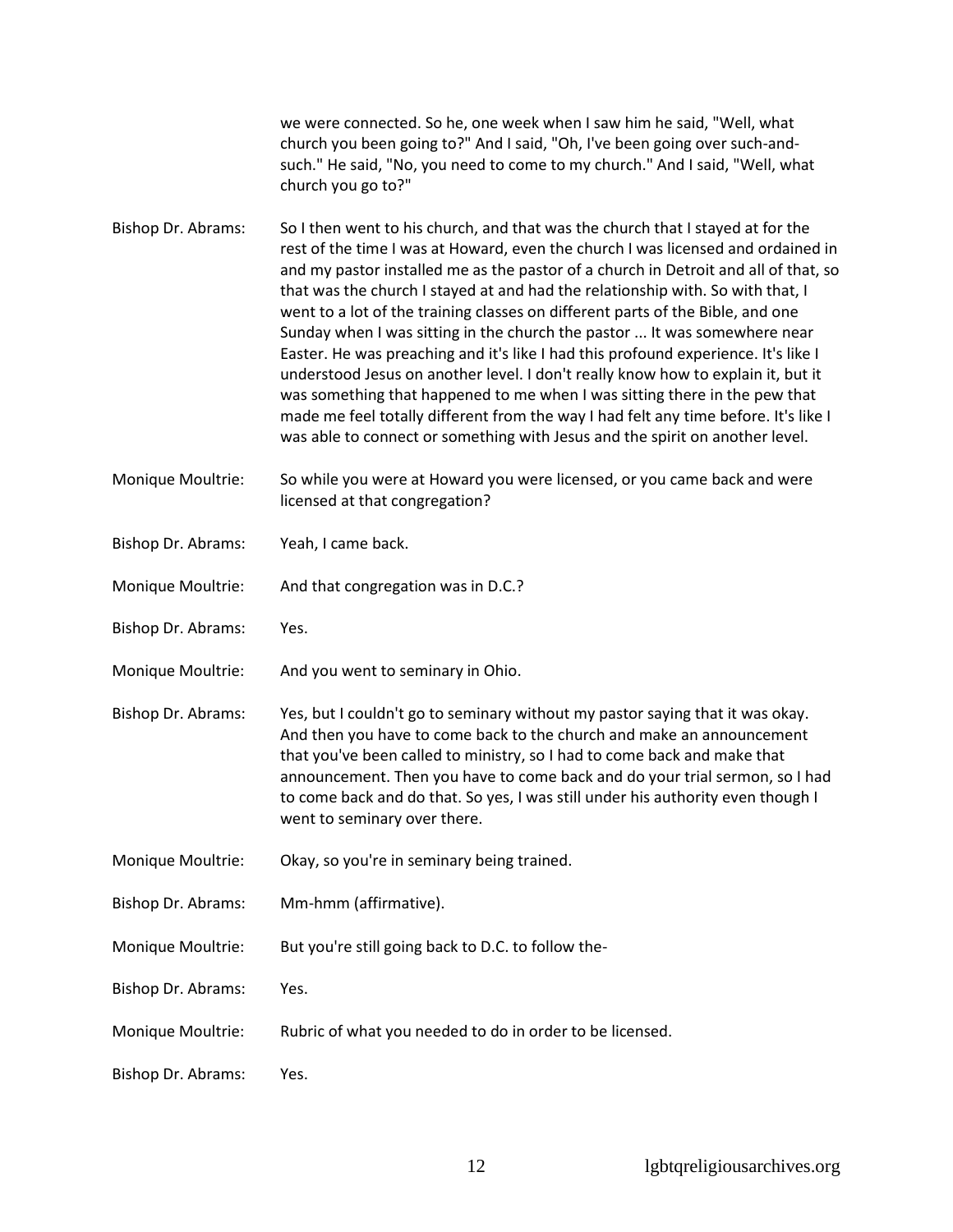| Monique Moultrie:  | Okay, and were you licensed in a timely fashion?                                                                                                                                                                                                                                                                                                                                                                                                                                                                                                                                                                                                                                                                                                                                                                                                                        |
|--------------------|-------------------------------------------------------------------------------------------------------------------------------------------------------------------------------------------------------------------------------------------------------------------------------------------------------------------------------------------------------------------------------------------------------------------------------------------------------------------------------------------------------------------------------------------------------------------------------------------------------------------------------------------------------------------------------------------------------------------------------------------------------------------------------------------------------------------------------------------------------------------------|
| Bishop Dr. Abrams: | Yeah, I was licensed.                                                                                                                                                                                                                                                                                                                                                                                                                                                                                                                                                                                                                                                                                                                                                                                                                                                   |
| Monique Moultrie:  | Was there any sexism involved in delaying?                                                                                                                                                                                                                                                                                                                                                                                                                                                                                                                                                                                                                                                                                                                                                                                                                              |
| Bishop Dr. Abrams: | Mm-mm (negative). He previously, I don't know if it was 10 years before I got to<br>the church, somewhere he changed in his theology and belief about women<br>being able to preach. Initially, it was a Baptist church, he did not believe in<br>women preaching or being in the pulpit and all of that, but he did change in his<br>theology. So by the time I got to the church, there was a woman who he had<br>licensed to be in the pulpit and to preach. And then my church in high school,<br>there was a woman  This was my first time seeing a woman in the pulpit. But<br>my church in high school, there was a woman there that was licensed to preach<br>and so I got a chance to see a lot of women who were doing ministry. So I didn't<br>come from necessarily that place where I had not seen women who were<br>licensed and ordained to do ministry. |
| Monique Moultrie:  | Okay, so in the process of being licensed and ordained, the calling, the vision<br>that you had was to preach. Did you think that vision was also calling you to<br>pastor?                                                                                                                                                                                                                                                                                                                                                                                                                                                                                                                                                                                                                                                                                             |
| Bishop Dr. Abrams: | I did. At one point, at first I was like, "God, isn't most people doing evangelism<br>and stuff? Because I know you called me to pastor a church." But the more and<br>more I prayed about it and tried to get clarity about it, I felt that God was saying<br>for me to pastor a church.                                                                                                                                                                                                                                                                                                                                                                                                                                                                                                                                                                               |
| Monique Moultrie:  | Okay. And so let's do some time markers. So you've left law school. You enter<br>seminary round about when?                                                                                                                                                                                                                                                                                                                                                                                                                                                                                                                                                                                                                                                                                                                                                             |
| Bishop Dr. Abrams: | Seminary I went to in '98.                                                                                                                                                                                                                                                                                                                                                                                                                                                                                                                                                                                                                                                                                                                                                                                                                                              |
| Monique Moultrie:  | And so you were licensed and ordained when?                                                                                                                                                                                                                                                                                                                                                                                                                                                                                                                                                                                                                                                                                                                                                                                                                             |
| Bishop Dr. Abrams: | So I started seminary, I believe I got the license in '99. I know I was ordained in<br>2001. Because what happens with our church under our pastor, you know all<br>pastors are different and all denominations are different. Once you finish<br>seminary, he believes that you need to have a seminary degree before you are<br>ordained for ministry. So once you finish seminary, then you would qualify to be<br>ordained. I finished seminary in December 2000, so 2001 in June I was ordained<br>along with six other people.                                                                                                                                                                                                                                                                                                                                    |
| Monique Moultrie:  | Okay, so after seminary you now believed you have a calling to preach, and you<br>are still-                                                                                                                                                                                                                                                                                                                                                                                                                                                                                                                                                                                                                                                                                                                                                                            |
| Bishop Dr. Abrams: | Well, before seminary I knew I had a call to preach.                                                                                                                                                                                                                                                                                                                                                                                                                                                                                                                                                                                                                                                                                                                                                                                                                    |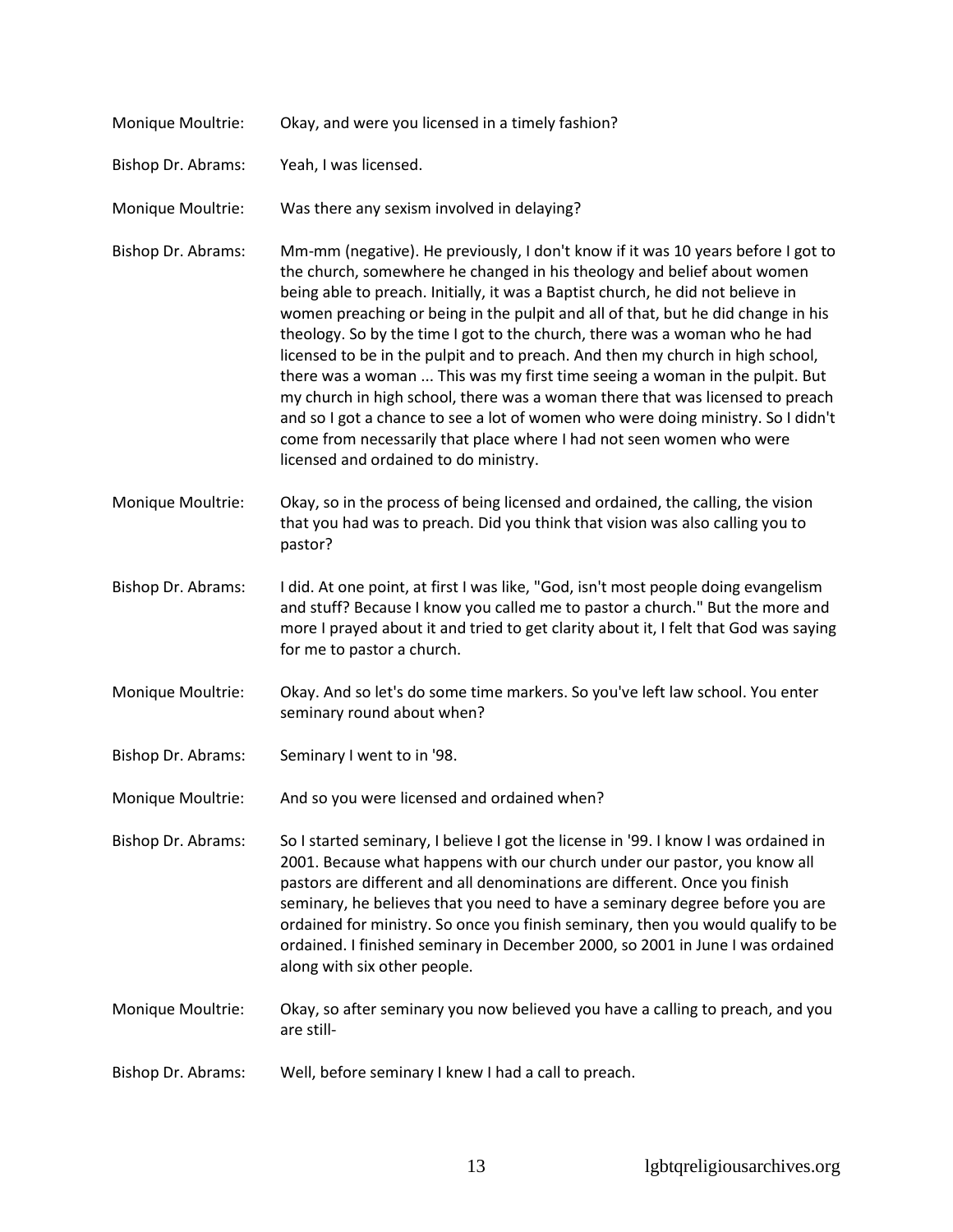| Monique Moultrie:  | Well, to pastor, excuse me.                                                                                                                                                                                                                                                                                                                                                                                                                                                                                                                                                                                                                                                                                                                                                                                                                                                                                                                                                                                                                 |
|--------------------|---------------------------------------------------------------------------------------------------------------------------------------------------------------------------------------------------------------------------------------------------------------------------------------------------------------------------------------------------------------------------------------------------------------------------------------------------------------------------------------------------------------------------------------------------------------------------------------------------------------------------------------------------------------------------------------------------------------------------------------------------------------------------------------------------------------------------------------------------------------------------------------------------------------------------------------------------------------------------------------------------------------------------------------------|
| Bishop Dr. Abrams: | Yes, mm-hmm (affirmative).                                                                                                                                                                                                                                                                                                                                                                                                                                                                                                                                                                                                                                                                                                                                                                                                                                                                                                                                                                                                                  |
| Monique Moultrie:  | To pastor, so you start the process in the Baptist tradition of applying for these<br>positions that clearly say, "We want a married man of God."                                                                                                                                                                                                                                                                                                                                                                                                                                                                                                                                                                                                                                                                                                                                                                                                                                                                                           |
| Bishop Dr. Abrams: | A man, exactly.                                                                                                                                                                                                                                                                                                                                                                                                                                                                                                                                                                                                                                                                                                                                                                                                                                                                                                                                                                                                                             |
| Monique Moultrie:  | So                                                                                                                                                                                                                                                                                                                                                                                                                                                                                                                                                                                                                                                                                                                                                                                                                                                                                                                                                                                                                                          |
| Bishop Dr. Abrams: | That was really a very hard time, because I went to United Methodist seminary,<br>and most of those people who come out of United Methodist seminary are thus<br>placed in a church. So they go from seminary to, "Hey, I'm pastoring this<br>church." I don't care if there's 20 people over there, they get to pastor that<br>church. So in the Baptist sense, it was very different because you had to apply<br>and candidate for different churches. A lot of churches, when I was looking<br>down the list because they were also part of American Baptist, American Baptist<br>has a listing of churches that are open and available. So when I would look down<br>the list and it would say, "Looking for a seminarian to blah, blah, blah" or<br>whatever, and they didn't say, "Looking for a man" specifically I'd say, "Okay,<br>maybe this church is open."                                                                                                                                                                     |
| Bishop Dr. Abrams: | So you would turn in your information to them, and a lot of those people don't<br>even give you a call, don't send you a letter, just kind of act like you didn't even<br>send them anything. And then some of those that you do send something to<br>that do respond, they say, "Well " They give you the scripture, I think it's<br>Timothy and, "This is what we're looking for." So I have so many of those, I<br>really should have kept them all and put them in a big stack so I could show<br>them to somebody one day. But I had so many of those. I was very discouraged<br>for a long time, because it just seemed like, "Okay, now. If God has called you to<br>do this, why are you not able to do it?"                                                                                                                                                                                                                                                                                                                        |
| Bishop Dr. Abrams: | So there was a church in Ohio. It was a Baptist church, and this particular<br>gentleman did ordain his first woman. And so with that, he had me come over<br>to their church sometimes and do some things, but that's not the same as<br>having a placement. So when I got out, I got so many of those letters delivered,<br>so like I said, it was very discouraging. However, you keep believing and keep<br>sending the stuff out, and just believed that something would change. So while I<br>was in seminary right before I finished, I was at a church in Detroit, Second<br>Baptist Church, which was, he was open. If he wasn't a Harvard grad or he was a<br>Princeton grad, one of those, and so he was very open to women. But when I<br>finished, it wasn't that they were still trying to pay me and keep me on. So when<br>I sent out all these letters, nobody received me, then I started my own church.<br>And I did not want to do that, but I did that in an effort to go with what I<br>believed the call was for me. |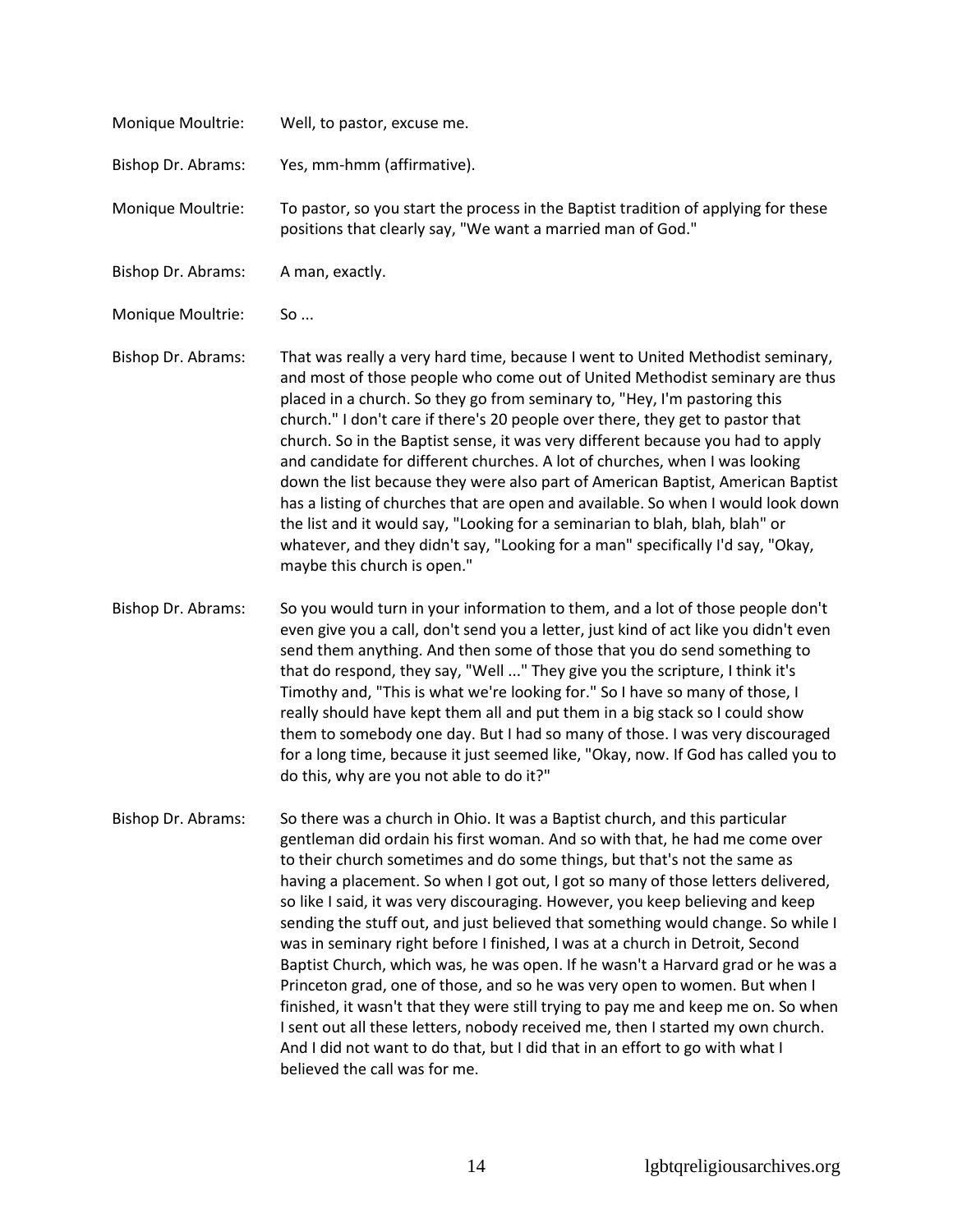| Monique Moultrie:  | So was this church in Detroit or Ohio?                                                                                                                                                                                                                                                                                                                                                                                                                                                                                                                                                                                                                                                                                                                                                                                                                                                                                                                    |
|--------------------|-----------------------------------------------------------------------------------------------------------------------------------------------------------------------------------------------------------------------------------------------------------------------------------------------------------------------------------------------------------------------------------------------------------------------------------------------------------------------------------------------------------------------------------------------------------------------------------------------------------------------------------------------------------------------------------------------------------------------------------------------------------------------------------------------------------------------------------------------------------------------------------------------------------------------------------------------------------|
| Bishop Dr. Abrams: | I did start that church in Detroit. Yeah, because once I moved to Detroit and I<br>stayed I think at that church maybe three months after I finished seminary, the<br>church where I was serving while I was in seminary. So I never did leave Detroit<br>after that. I stayed there. Ohio, when I was working in Detroit I would drive back<br>and forth for like a year or so, on the weekends, to Detroit. So I just moved to<br>Detroit after I finished.                                                                                                                                                                                                                                                                                                                                                                                                                                                                                             |
| Monique Moultrie:  | Okay, and I saw that the church was Baptist too, that you started.                                                                                                                                                                                                                                                                                                                                                                                                                                                                                                                                                                                                                                                                                                                                                                                                                                                                                        |
| Bishop Dr. Abrams: | Mm-hmm (affirmative).                                                                                                                                                                                                                                                                                                                                                                                                                                                                                                                                                                                                                                                                                                                                                                                                                                                                                                                                     |
| Monique Moultrie:  | Why?                                                                                                                                                                                                                                                                                                                                                                                                                                                                                                                                                                                                                                                                                                                                                                                                                                                                                                                                                      |
| Bishop Dr. Abrams: | Well, because I was a part of the Baptist denomination, my ordination was<br>Baptist. All of my credentials were Baptist, so that's why I did that. I was part of<br>the Progressive National Baptist Convention, and they had a move. Their<br>mission department wanted to have pastors start churches, so they did give us<br>the small amount of \$5,000 as a seed to help you go out and start your church,<br>and so I was one of the churches. Most of those people who got those were<br>Africans, and they were starting African churches in different parts of the United<br>States. But they gave one to me as an African-American to start a church as well,<br>so that's why it was still Baptist. It was with the Progressive National Baptist<br>Convention.                                                                                                                                                                               |
| Monique Moultrie:  | Okay, and what did you see as a social issue, or what were the things you were<br>wanting your church to be known for when you first started the church?                                                                                                                                                                                                                                                                                                                                                                                                                                                                                                                                                                                                                                                                                                                                                                                                  |
| Bishop Dr. Abrams: | I was always an advocate for justice for African-Americans, and I still am an<br>advocate for that. Because coming from the South, I had seen the deep racism,<br>experienced it firsthand, and so that was a very big issue for me as well as the<br>gender equality. So those were two that were on my radar, but when you talk<br>about church, more so African-Americans. Because in Detroit, when I started my<br>church I was on the east side of Detroit, which is a very impoverished area. We<br>were in one of the empowerment zones, what they called empowerment zones<br>back then, and those are the zones that get all the money because the people<br>are so marginalized in those areas, so that's where we were. So you have to deal<br>with racism, and why are the people institutionally being treated this way, and<br>what can we do to help black people to be able to be empowered and come out<br>of these types of situations? |
| Monique Moultrie:  | So the point in which you started your church, were you a mother then?                                                                                                                                                                                                                                                                                                                                                                                                                                                                                                                                                                                                                                                                                                                                                                                                                                                                                    |
| Bishop Dr. Abrams: | Mm-hmm (affirmative).                                                                                                                                                                                                                                                                                                                                                                                                                                                                                                                                                                                                                                                                                                                                                                                                                                                                                                                                     |
| Monique Moultrie:  | And were you still married?                                                                                                                                                                                                                                                                                                                                                                                                                                                                                                                                                                                                                                                                                                                                                                                                                                                                                                                               |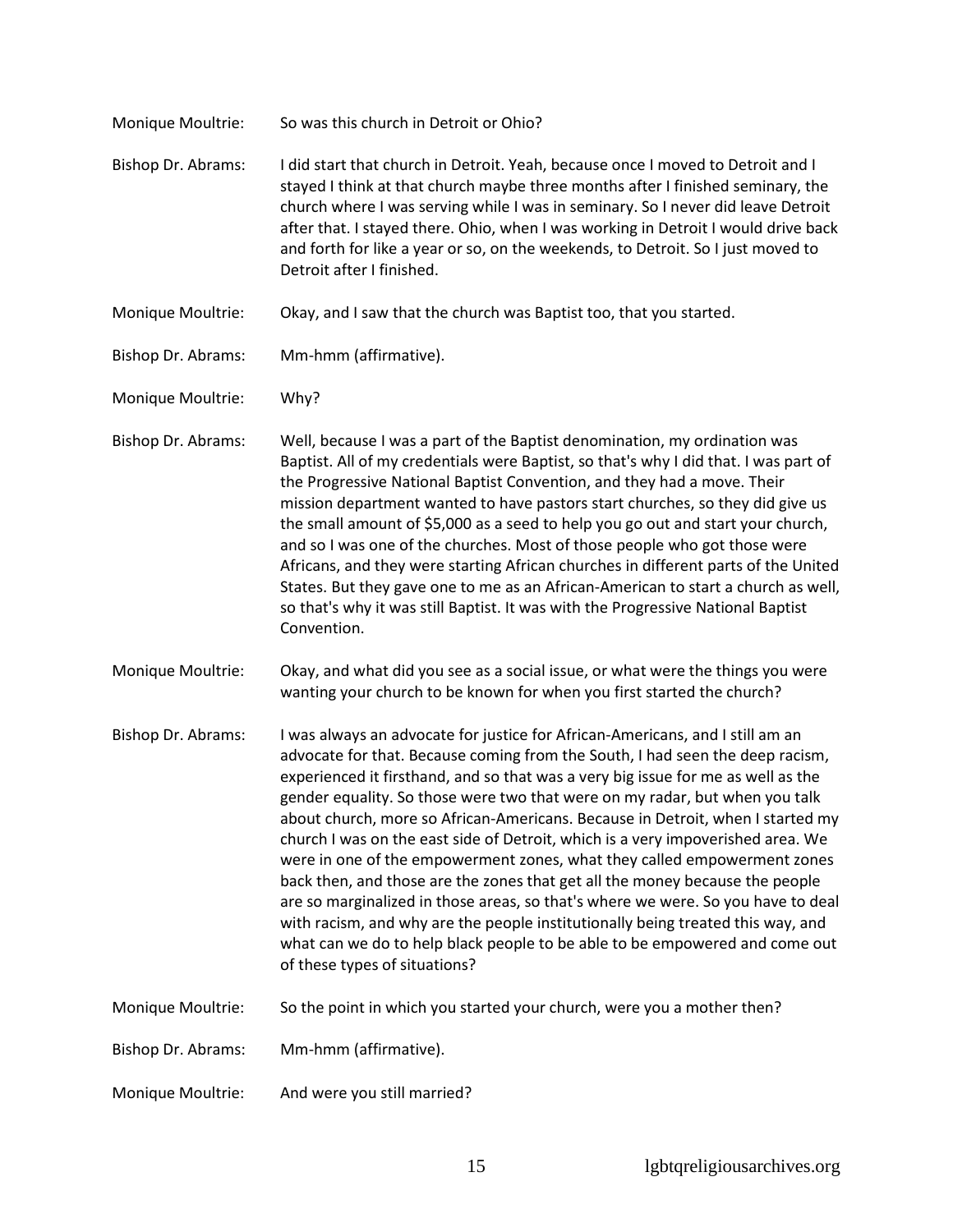| Bishop Dr. Abrams: | No. I divorced in seminary.                                                                                                                                                                                                                                                                                                                                                                                                                                                                                                                                                                                                                                                                                                                                                       |
|--------------------|-----------------------------------------------------------------------------------------------------------------------------------------------------------------------------------------------------------------------------------------------------------------------------------------------------------------------------------------------------------------------------------------------------------------------------------------------------------------------------------------------------------------------------------------------------------------------------------------------------------------------------------------------------------------------------------------------------------------------------------------------------------------------------------|
| Monique Moultrie:  | And so as a single mother pastoring this church that's focused on these holistic<br>sort of poverty, anti-racism work, what then made you decide you wanted a<br>DMIN?                                                                                                                                                                                                                                                                                                                                                                                                                                                                                                                                                                                                            |
| Bishop Dr. Abrams: | Well-                                                                                                                                                                                                                                                                                                                                                                                                                                                                                                                                                                                                                                                                                                                                                                             |
| Monique Moultrie:  | With all the copious time you must have had?                                                                                                                                                                                                                                                                                                                                                                                                                                                                                                                                                                                                                                                                                                                                      |
| Bishop Dr. Abrams: | Oh gosh, yes. Well, let me just be transparent. A lot of the jobs that I was<br>looking at often times said they wanted a pastor with a doctor's degree. And<br>then I know that sometimes it was helpful if you had the area that you<br>specialized in, and so with that, worship music was again my interest. And so I<br>had a friend who was working with a doctor's program, who called me on the<br>phone and said, "You really need to be a part of this." And I said, "Honey, I really<br>ain't trying to go back to nobody's classroom." That's really what I said. So he<br>then said, "No, no. This is a great group, and it's dealing with intercultural<br>communications, and I think this would be very good for you to be a part of this<br>over-arching group." |
| Bishop Dr. Abrams: | So I said, "Okay. If you can make sure that I get accepted to the program, then<br>I'll go ahead and do it." And so he did, and unfortunately he died a year after we<br>got in the group. I was like, "Wow." Now, he wanted to make sure I'm in the<br>group and then something happened to him. So that's really how I got to the<br>DMIN program, being that one, I knew you needed that in order to look a little<br>bit better on your paper, but secondly, a friend of mine called me and said he<br>really wanted me to be a part of the group.                                                                                                                                                                                                                            |
| Monique Moultrie:  | Okay, and so that's what made the decision?                                                                                                                                                                                                                                                                                                                                                                                                                                                                                                                                                                                                                                                                                                                                       |
| Bishop Dr. Abrams: | Mm-hmm (affirmative).                                                                                                                                                                                                                                                                                                                                                                                                                                                                                                                                                                                                                                                                                                                                                             |
| Monique Moultrie:  | For why to stay in the same program.                                                                                                                                                                                                                                                                                                                                                                                                                                                                                                                                                                                                                                                                                                                                              |
| Bishop Dr. Abrams: | Yeah, but I really also knew that it was important for me to have education and<br>to make sure I'm honing in on a specific part of ministry. And then like I said, I<br>had an interest in worship, wanted to know more about it because that's been<br>always a passion for me, and so therefore when I got there, I already knew what<br>I wanted to look at and focus on.                                                                                                                                                                                                                                                                                                                                                                                                     |
| Monique Moultrie:  | Okay, so when I was doing  I looked at your LinkedIn page, and so I was trying<br>to chronicle the different moves your life had made, in trying to prep the<br>questions and have them go sequentially. I saw that you had been a realtor, that<br>you were a chaplain, that you had worked for the school board, that you were a<br>part of the Michigan Political Leadership Program.                                                                                                                                                                                                                                                                                                                                                                                          |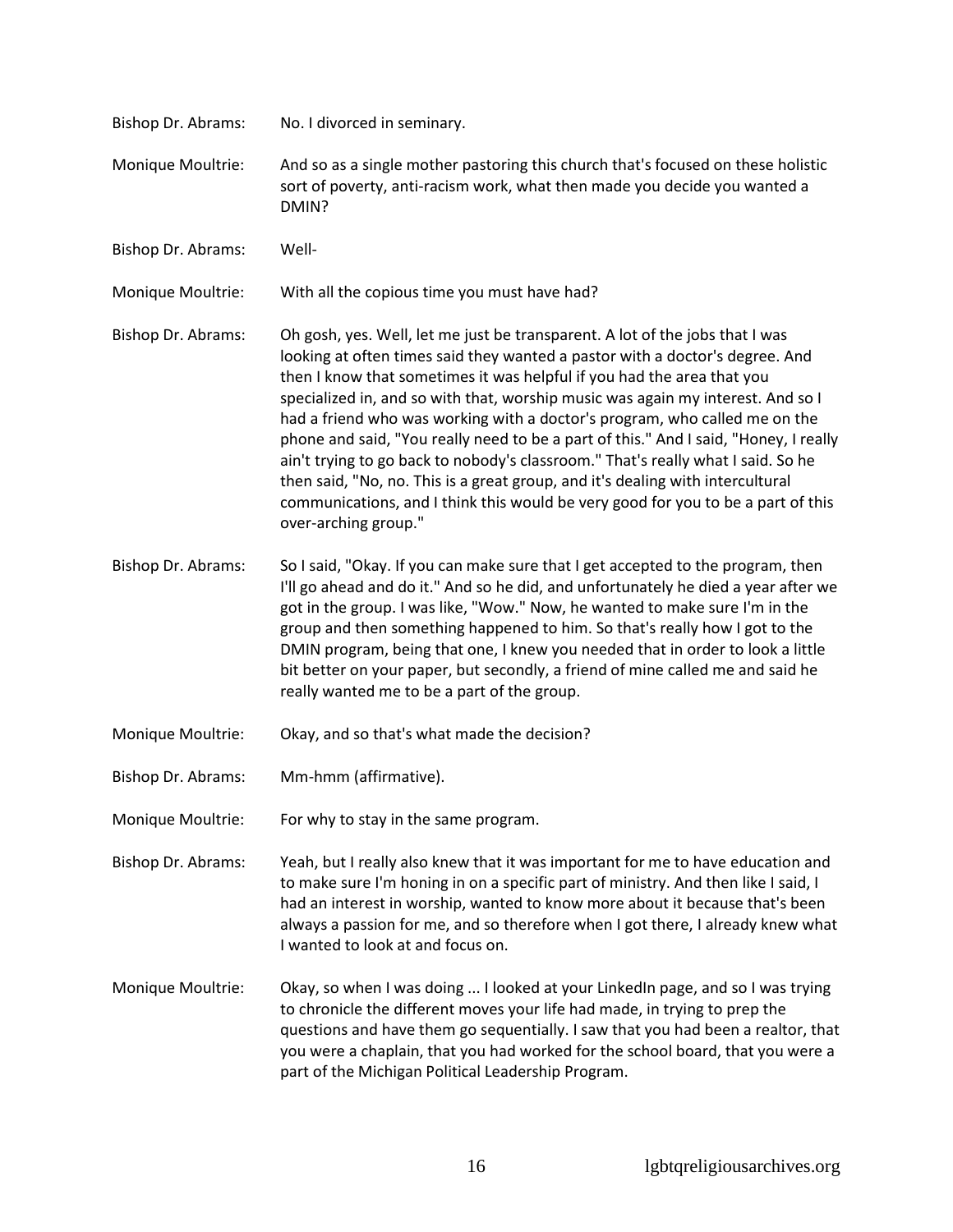| Bishop Dr. Abrams: | Mm-hmm (affirmative).                                                                                                                                                                                                                                                                                                                                                                                                                                                                                                                                                                                                                                                                                                                                                                                               |
|--------------------|---------------------------------------------------------------------------------------------------------------------------------------------------------------------------------------------------------------------------------------------------------------------------------------------------------------------------------------------------------------------------------------------------------------------------------------------------------------------------------------------------------------------------------------------------------------------------------------------------------------------------------------------------------------------------------------------------------------------------------------------------------------------------------------------------------------------|
| Monique Moultrie:  | You were a part of the NAACP. So it seemed to me that you had some civic-<br>minded                                                                                                                                                                                                                                                                                                                                                                                                                                                                                                                                                                                                                                                                                                                                 |
| Bishop Dr. Abrams: | Yes.                                                                                                                                                                                                                                                                                                                                                                                                                                                                                                                                                                                                                                                                                                                                                                                                                |
| Monique Moultrie:  | Organizational skills that you were putting at work.                                                                                                                                                                                                                                                                                                                                                                                                                                                                                                                                                                                                                                                                                                                                                                |
| Bishop Dr. Abrams: | Mm-hmm (affirmative).                                                                                                                                                                                                                                                                                                                                                                                                                                                                                                                                                                                                                                                                                                                                                                                               |
| Monique Moultrie:  | What needs were you meeting, or parts of your destiny were you fulfilling by<br>taking on those various things?                                                                                                                                                                                                                                                                                                                                                                                                                                                                                                                                                                                                                                                                                                     |
| Bishop Dr. Abrams: | Well, I guess when you look at the NAACP and the Michigan Political Leadership<br>Program that trains you for public office, I did not like where I had come from<br>with whites showing supremacy over blacks, nor did I like people being<br>minimized or treated as if they were nobody, and treated as if they were not<br>even human and not being allowed to be heard, and to also be disenfranchised<br>to the point where y'all all have to be on housing assistance. You've got to be on<br>Even though we were never on that, but I had a cousin. There's always a<br>cousin. I had a cousin whose cousin was a part of the system, and so she was<br>getting the food stamps. She had five kids and was getting money for them. She<br>was getting, anything that they was giving, she was getting it.   |
| Bishop Dr. Abrams: | And so I would always hear about this stuff from my cousin, and so I was always<br>like, "Well, why is she doing that?" You know, I never could really understand<br>that until my godsister, who had gone to college, then left college because she<br>became pregnant, and then started doing drugs. And she became a part of the<br>system where she was getting food stamps and she would bring friends over<br>from the community where they would talk about, "Well, you know if you have<br>this amount of kids you get this amount of money," and all that kind of stuff.<br>And I'm saying, "Well, where are our minds, we are in this particular place?"<br>And so to me, a culture had developed and so how can we break that mindset?<br>How can we break this poverty train that's driving our people? |
| Bishop Dr. Abrams: | And so being a part of that, especially NAACP, when people call in and say, "This<br>is what's happened to me," you get the calls and then you try to best figure out<br>how to best support them, get the lawyers to work with them and try to bring<br>justice in those type of situations. And so to me it's always been about trying to<br>help people, and trying to help equality to manifest at some level, and to do<br>justice and justice work. So if I can help anybody, then I'd be doing the job that I<br>believe I was called to do.                                                                                                                                                                                                                                                                 |
| Monique Moultrie:  | Okay, so let's move from there, because we're at an hour. Let's move from there<br>to your call to Zion Progress.                                                                                                                                                                                                                                                                                                                                                                                                                                                                                                                                                                                                                                                                                                   |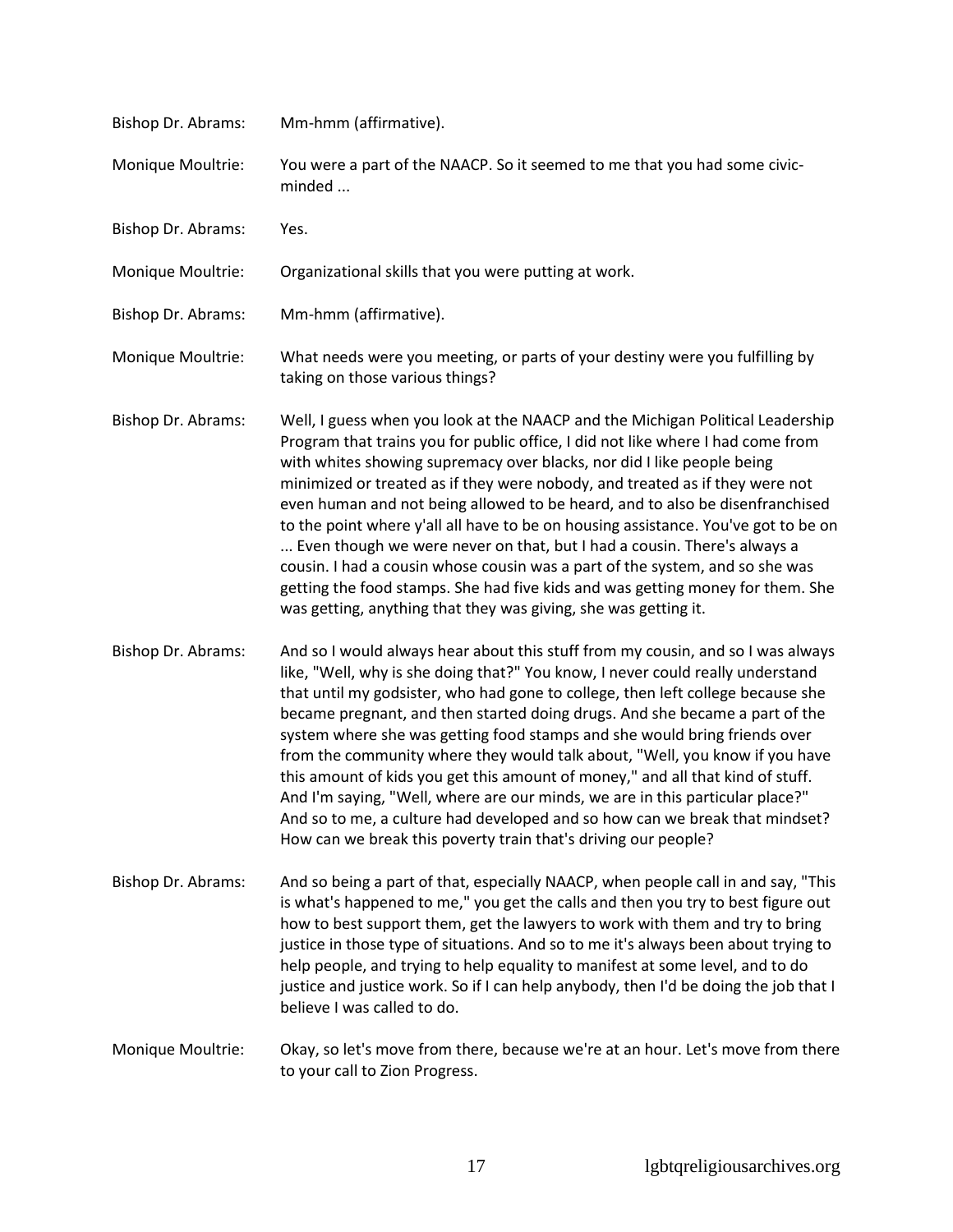Bishop Dr. Abrams: Mm-hmm (affirmative).

Monique Moultrie: And in breaking through the stained glass ceiling there to be called to a congregation, it seemed that you were still vocal about sexism in religious spaces, in the work force in general. Why was this important for you, and if that wasn't one of the things you saw as a signal concern that you were addressing in the congregation, what do you think some of the central focus points of your ministry there were?

- Bishop Dr. Abrams: Well, I think that that gave me a great platform because we were in a neighborhood right very close to downtown Detroit, and I established relationships with senators, congresspeople, state reps, and I would invite them in to come and talk about, what are the issues? What is your platform for the people? What is it that you plan to do for the people? Even the prosecuting attorney, I was friends with her. I had her cell phone number. I would call her and tell her, "You know, hey, come and talk to the people. Let them know what's going on, and how can we help with anything that is going on?"
- Bishop Dr. Abrams: And so that church I think really helped me to be able to bring in people of that magnitude, helped me to demonstrate that those people are not all the way out here. They do want to come in and talk to the people, and inform the people of the things that are happening, what's going on. Plus, they represent you. You have every right to call them in to say, "Hey, what are you doing for us? And these are our issues, and what can you do to help us with these?"
- Bishop Dr. Abrams: And so that's what we would do there on many occasions. We had political forums. We would have rallies at SECU, SEICU I think it is, would come there. We participated with the National Action Network also, so we did a lot of those things, and I wanted people to be more engaged as opposed to just sitting in the sideline looking at what's happening to people, as opposed to being a part of the solution. And so often times we have people in our community that just get kind of numb to it. "Oh, this is how it is." No, I want you to be a part of the solution. What can you do to help change some things? And so I was able to really bring that to the forefront there, and to expose them to that, because they had not done those types of things before, even with donating to the community.
- Bishop Dr. Abrams: We had, at Christmas we would get people to bring in clothes right before Christmas, and kids' clothes, adult clothes, men's clothes, whatever. Bring them in, babies' clothes, and so we just gave stuff to people. People were like, "Do we need a voucher or something?" "No, we're just giving it out," you know? And so one time I showed up, and I think this was Christmas. The line was around the corner from the church, of people waiting for us to open the door, and there was snow outside on the ground. People were waiting for us to open the door, because they knew that they could have stuff for free. My thing was, "We're not charging anything. We're not playing any games." And people were like, "Well, do you need to see our ID card?" "No." I probably should have seen that, because some people do still have some game with them.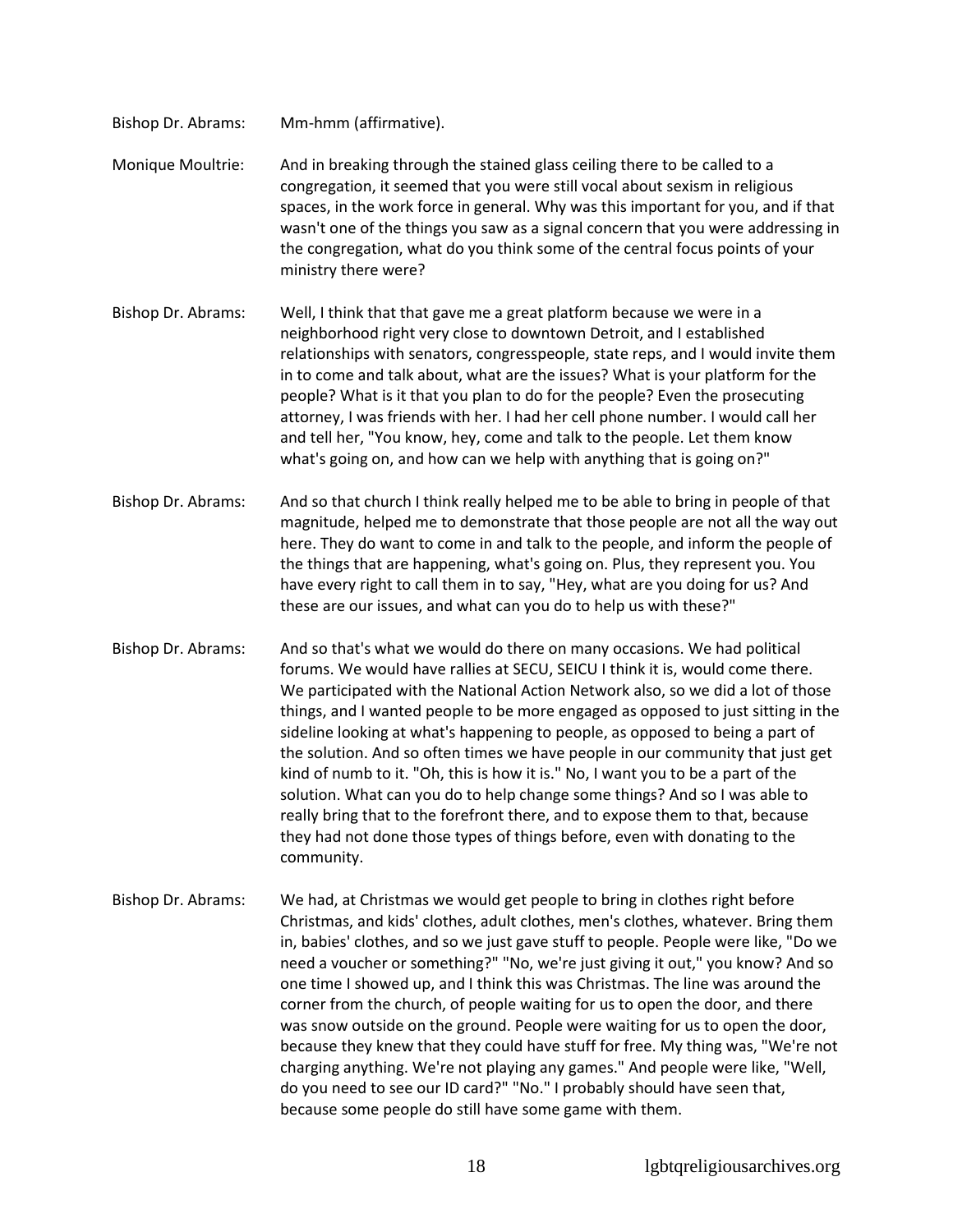- Bishop Dr. Abrams: But our purpose was to show the community that we're about giving and helping, and making sure everybody has a good holiday and a good experience. So if you're not able to get clothes for your kids, you can definitely get some from here. If you're not able to buy anything for your husband, boyfriend or whatever, you can definitely get it from here. We just told people, "You need to have a bag so that you can put your things in," you know. So, we did those types of things when I was there.
- Monique Moultrie: Okay, so much has been reported. I had my work studies students give me a sort of biographical timeline for you so I could prep for the questions. And much as been reported about your resignation from the church in 2013.
- Bishop Dr. Abrams: Yeah, so you don't need to ask me about that, do you?
- Monique Moultrie: So I was going to ask, is there anything that you want actually on this record about that time or before that time that you want to say?
- Bishop Dr. Abrams: Well, let me just say right before that, I had already talked to the deacons and told them that I had married. And so they had said, "Well, whenever you are ready to talk about it, you know you can." And so I said, "Okay, well, we'll wait until after these big days we have coming up." I think we had women's day and some other kind of big day for the church coming up. So I said, "After that time, I'll bring it to the church but we won't talk about it before then." However, there was someone who was looking to undermine me in an office that I had, because he wanted the seat that I was up for, or to move into. And so he had sent out I think a mass text message and a mass email to tell people that I had married a woman.
- Bishop Dr. Abrams: And when people don't have anything on you, because I'm not the type of person who was sleeping around, going out being drunk or any of those types of things, then they look for, "What is it can I find on this person?" And so he felt a need to send that out. Somebody called me and said, "Hey, I don't know if you know about this." It was a male preacher. "But, this is what is going out about you. I don't know if it's true. You don't even have to tell me about it, but I just want you to know what's being said." So I said, "Okay." So I called the deacons and I said, "Look, I think my time is almost up for me to wait. Let's talk about this. I need to go ahead and talk about it."
- Bishop Dr. Abrams: So I did talk about it on that Sunday in the church, in the pulpit, instead of preaching that particular day. And the people left the church, and I guess got on the phone by the time they got out of church, and they started calling everybody. And next thing I know, they were talking to people who hadn't been a member of the church for five years, 10 years, but-

Monique Moultrie: It's amazing.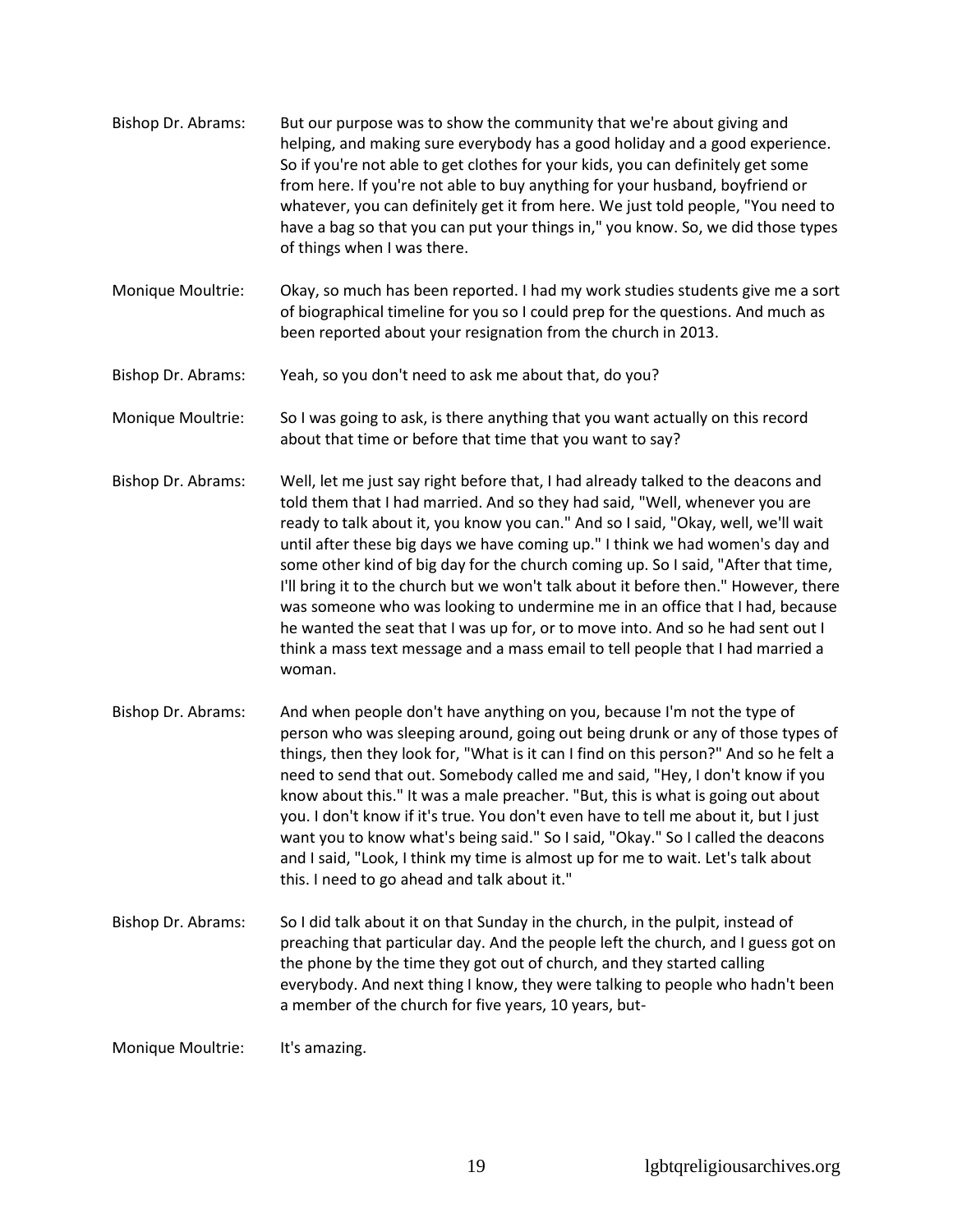- Bishop Dr. Abrams: Everybody's talking about it, yes. So they're saying, "Oh, so-and-so said this is it, then." And I'm saying, "Well, how did this whole thing spin out of control like that?" So they didn't want me to come back for the big day, which I'm always there for our big annual days, but they didn't want me to come back, some of the older members. So I said, "That's fine." And so as time went on I said, "You know, I can always resign because I have my ordination. I have my consecration as bishop. I also have an MDiv and DMIN, so it's not like I can't go anywhere else." You know, I could understand if I didn't have any of that, but I had to wake up and realize, "I can go somewhere else. I can do something else." So that's what happened for me. So I just sent them a resignation, and some people were not happy but some people were. So that's kind of what happened with that.
- Monique Moultrie: Let's backtrack, because I forgot to ask you about being consecrated as a bishop. Can you talk about Pneuma Christian Fellowship, and what was its purpose and why you wanted to found it, and why you wanted to be involved, and how it was different than some of the other fellowships that were starting? And as a Baptist?
- Bishop Dr. Abrams: Yes.

Monique Moultrie: Why you felt called to a bishopry?

Bishop Dr. Abrams: Well, I think probably around 2010 I had noticed that there were a lot of preachers calling me for different things, who were pastoring churches. And I was always kind of giving people advice and telling them what to do in their ministries and different things that I felt would possibly work. In 2011, I had a gentleman who was a bishop who called me and asked me to become a bishop as a part of his fellowship that he had. And I said, "Well, I need to talk to my church and see how that would work." So in the time of me preparing to talk to my church about becoming a bishop with his organization, something happened with him. I don't even remember what it was at this point, but it was like a red flag for me. So I said, "Okay, we don't even need to go there."

Bishop Dr. Abrams: So but then I said, "Let me continue to pray about it," because I had been praying about it, been thinking about becoming a part of his fellowship. "Is this something that God will still have for me to do?" And I believed that it was, because I also, in going around to different people's ministries, had seen so many needs that people had for training and for helping them with the different ministries that they were trying to accomplish and do, that I said, "You know, this seems like what I should be doing at this next level." And so with that, I had two bishops that worked with me to become a bishop-elect, and then we had one other person that helped me to become a bishop-elect. So I knew it was going to be ecumenical type of thing, because I always work with people from different denominations.

Bishop Dr. Abrams: I had AME friends. I had CME friends. I had United Methodist friends who were pastors. I had Baptist friends who were pastors, who would all call me. So if I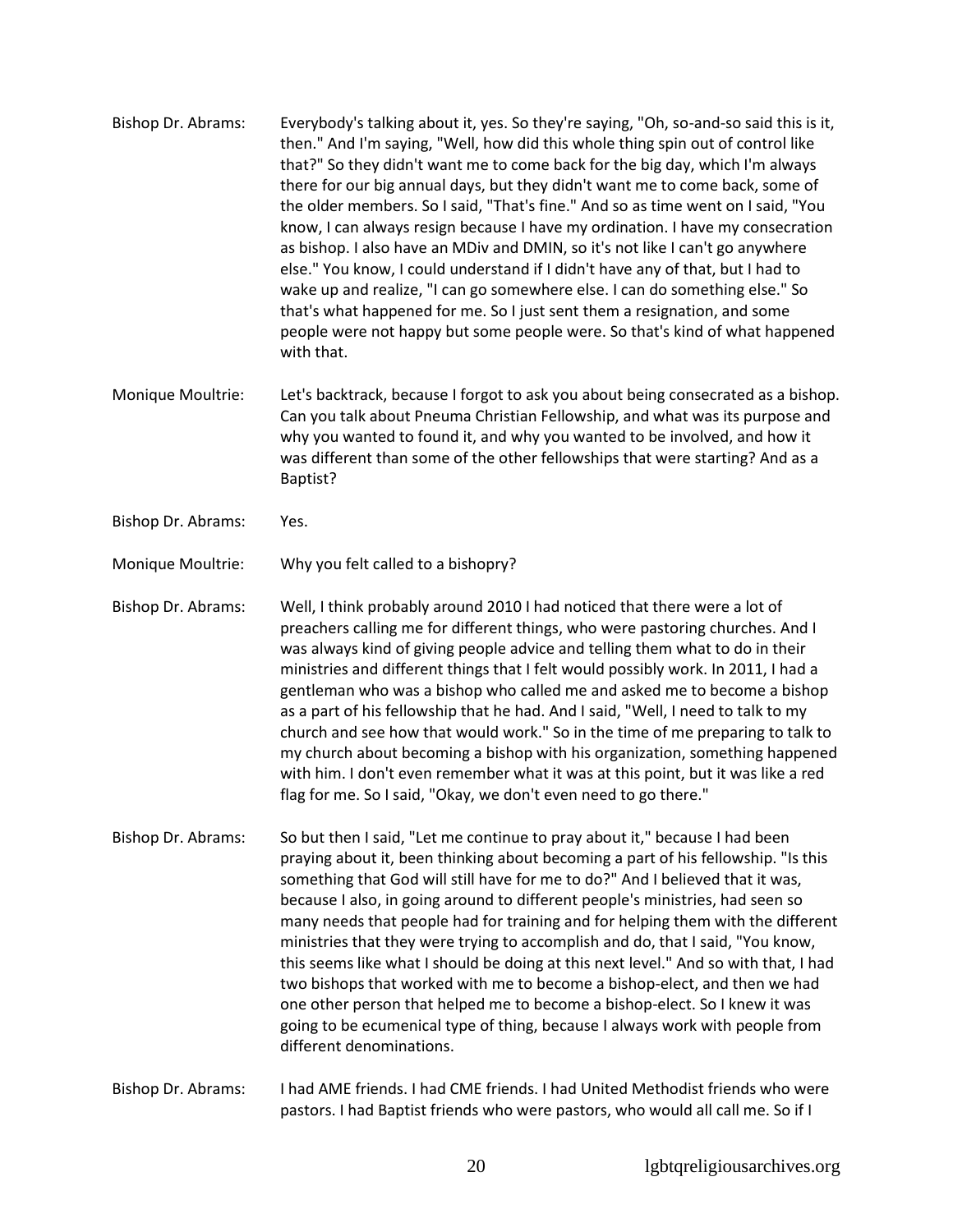was to do something, it would have to be something that didn't necessarily focus on one denomination. So when I got to be bishop-elect, one bishop became kind of a little fuzzy. So people, I don't know, they have a way of kind of weeding themselves out, so this bishop, some strange stuff started happening with him. He was in Detroit, and I started hearing some things that were not the best about this particular person. And so I said, "Oh, Lord. I'm out here now, so how am I going to continue to move forward with this, if this is what you would have for me to do?" So I was at a conference, and I was talking with another person who was there and they told me ... Am I allowed to tell this story, honey?

- Diana Williams: Mm-hmm (affirmative).
- Bishop Dr. Abrams: Okay, so they told me that, "You know, well, I have a friend that could possibly help you to work through that." And so I said, "Okay." So we talked that night, and that's my wife. And so we talked about it, and she said, "I believe I can help you to resolve that and to move to the level to where you're trying to get to." And so she did. We actually got a person out of Louisiana to be the chief consecrator, and we worked together for many months in preparing for that Episcopal office. And another person who was friends with my pastor, we got him to be a part of the bishop's college. Another person who was friends with or grew up with some of my family members, we got him to be a part of the bishop's college, and these people are from different denominational backgrounds.
- Bishop Dr. Abrams: And then the person who said to me, "I've got a friend who would help you to do that," naturally he would be a part of the bishop's college, and I had one other person who was a friend of my pastor's that was in Ohio. He was a part of the bishop's college as well. So we brought together this ecumenical body, and like I said, the chief consecrator was from Louisiana and my wife served as the secretary, and so that is how I was consecrated bishop. My church, I did tell them about it, talked to them about it, told them what a bishop does and let them know what it was I was supposed to do, and how it was not going to stop my duties that I would be doing with them there at the church. So that was 2012 when I was consecrated bishop.
- Monique Moultrie: So I think that's a good segue to talk about, you talked that there was an attraction, but nothing you talked about with anyone. Talk to me about the decision to stand more fully in your truth, and what that truth was for you as it related to who you should spend your life with, who you should partner with, et cetera.
- Bishop Dr. Abrams: That was, I don't think it was an extremely hard decision. I think I just was not expecting people to change and act the way that they did, on the level that they did. Like I said, I was always raised to tell the truth, be honest, and have a moral standard. And so with that, when I had discovered that I was ready ... Because for a long time after I divorced, I was not ready to be in any kind of relationship with anybody. I just had a real deep wound, because my ex-husband did try to ...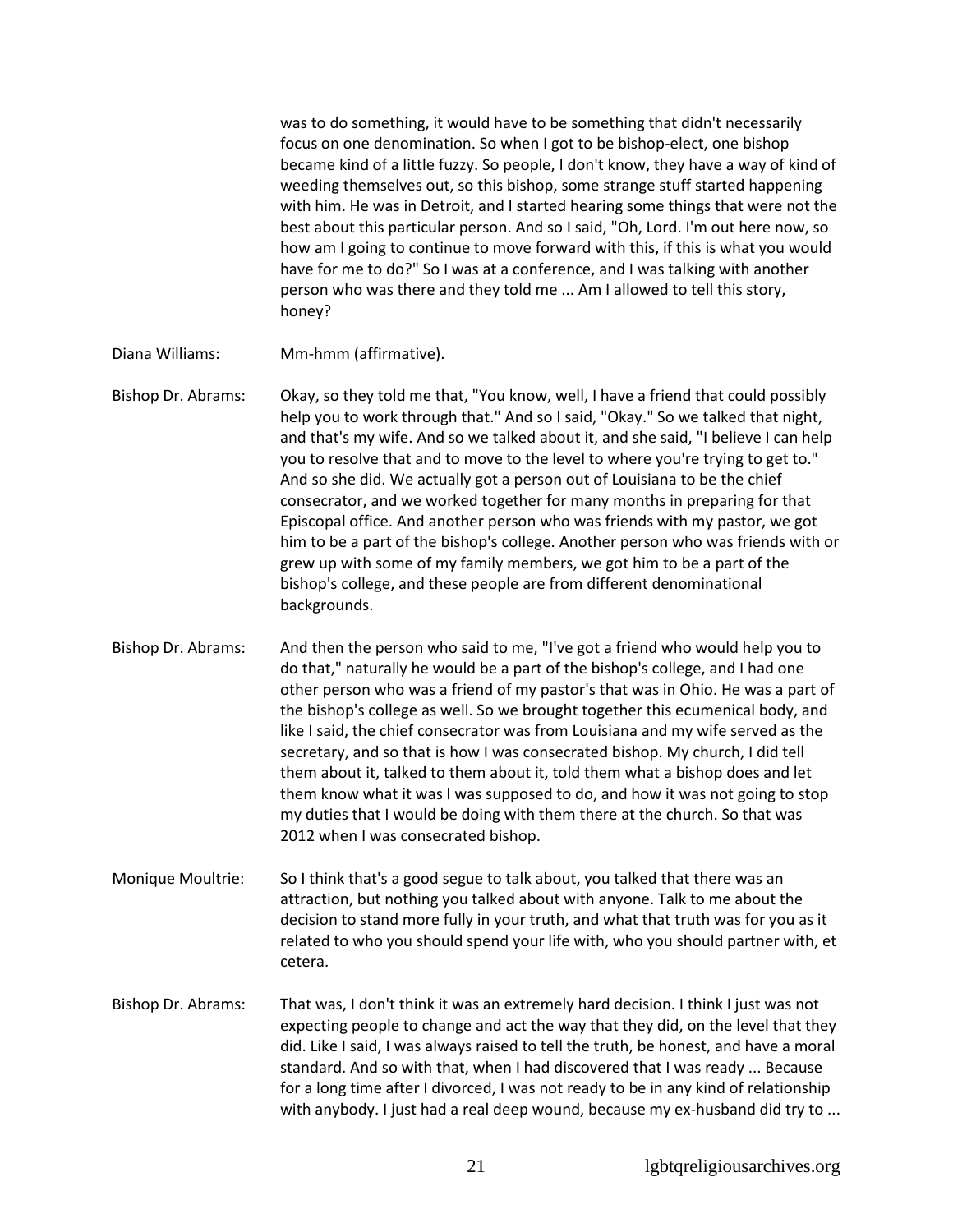I'm trying to think of the best way to say it. There was violence there at the end, and so I had such a great wound with that. I don't think I was ready for many years to talk with anybody.

Bishop Dr. Abrams: And then after seminary, when I was at seminary, United Methodist Seminary, I saw same-sex relationships. At that point, I still was not really ready to even wrestle with who I was. And then when I was doing my doctoral program, and I think this is important to chronicle, there was a gentleman there who was my faculty advisor, Dr. Dwight Hopkins, from The University of Chicago, a professor there. And so one night, we got into I wouldn't say an argument but a small debate about LGBT and LGBT Christians, I guess. And so naturally, as one who's been in the Baptist church, and like I told you, I didn't realize that was the Bible Belt until later on. But one who comes out of the Baptist tradition, I was naturally going to say all those things that we were taught in the Bible Belt.

Bishop Dr. Abrams: And so he's saying all of this other stuff, and so it kind of shook me, and I think it shook me to the point where I went home and I said, "Now, God, you know I definitely have great respect for Dr. Dwight Hopkins. And so if there's any truth to what he is saying, I need you to reveal it to me." And so at that point, I got revelation on the scripture that I had been standing on for the longest, which was Romans 1. At the moment I don't remember the verses, but that particular text, even in seminary I'd use that text to talk to people. And so that changed my whole point. That's when I began to evolve at that point, after having that discussion with Dr. Dwight Hopkins.

Bishop Dr. Abrams: So later I began to say, "I'm open to love whatever way God sends it." And so in my evolving, I realized it doesn't have to be a man that you're talking to, to experience the love that God would send your way. It could be whomever God decides to send. So I began to be at that place, whomever God decides to send to me, and so that was my own, as we might call it, conversion or evolving. And so when I got to that point, I think I was very open after having to wrestle with some things and theology that I had, that I had to work through. I was very open to being with whatever was the best fit for me. So I found, once again back to how I always thought women were attractive and were very beautiful, and that I always kind of looked at women, found that, "Okay, maybe that might be for me."

Bishop Dr. Abrams: So in staying up many nights talking to my brother on the phone, telling him about, "I think I have an attraction to women." I didn't know if I was going to die or what was going to happen, but I really needed to work through that. But he was willing to support me those many nights when I was working through that. He was never judgmental, never discouraging. He just always listened and said, "Well, you need to do whatever is best for you." And he's still that way today, so I at least had somebody to bounce it off, because if you're in ministry a lot of times you don't have people you can really talk to, because you don't know who's going to say what. So he was the person that at one o'clock in the morning I could call, "Okay, this is what I feel. This is what I think." What do you think about it?" So he was the person that I talked to.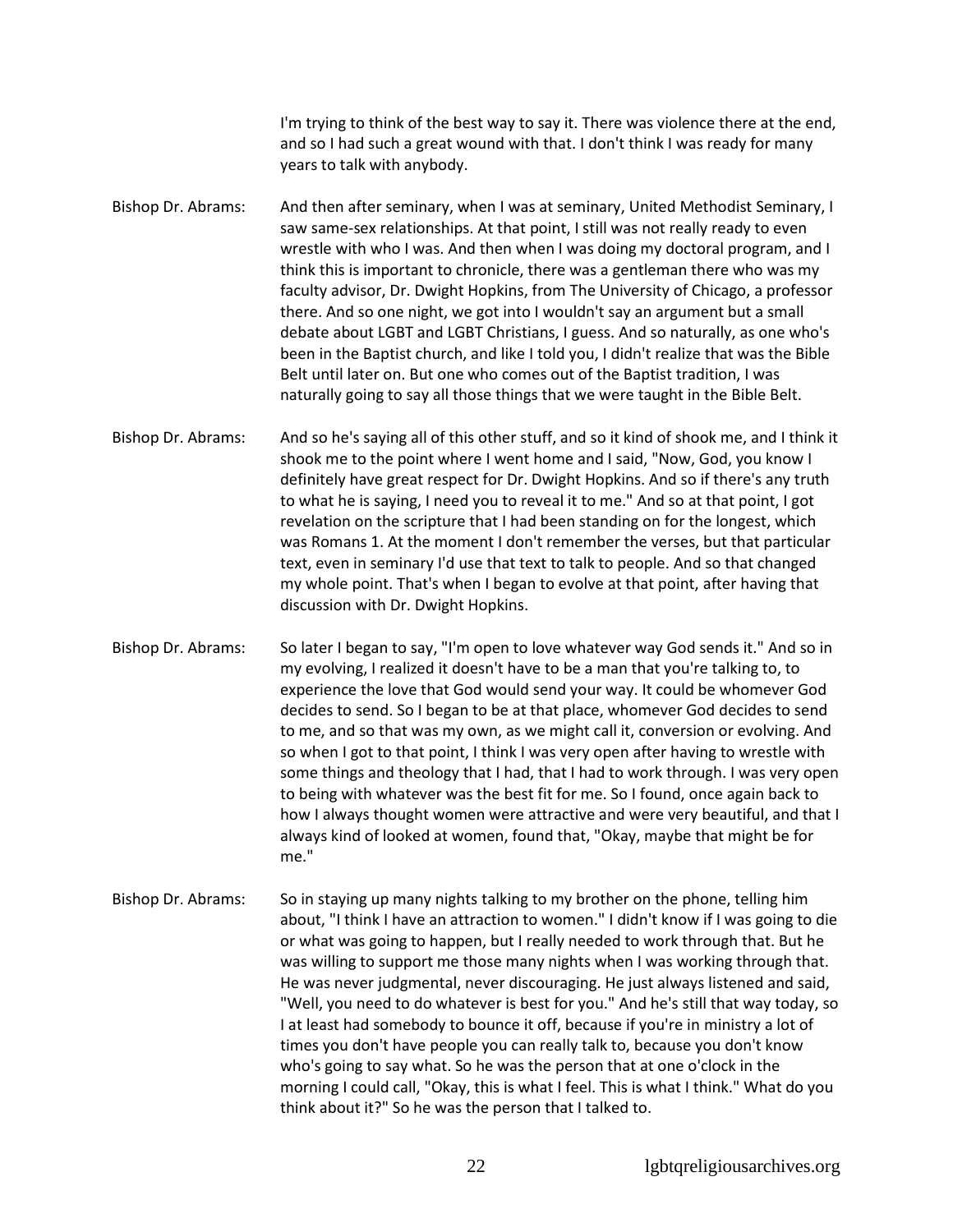Monique Moultrie: Okay, so speak about moving from the intellectual, "I have made peace. I am open," to the embodiment of like, "I'm ready for a relationship." Bishop Dr. Abrams: Okay, I think my wife needs to leave the room, because she's probably not going to agree with my side of the story. Diana Williams: Oh, I'm not ... Bishop Dr. Abrams: You're not here? Diana Williams: I'm not prejudiced, but they've got too much going on out there. Bishop Dr. Abrams: Okay. All right, because I don't need her being-Diana Williams: This is your interview. Bishop Dr. Abrams: I don't need her making her comeback] if she talks to you. Diana Williams: This is your interview. Bishop Dr. Abrams: So let me say, later on I said something to her in my own confidence. I've always been a very confident person. I wouldn't say arrogant. Some people might take it that way, but I don't think that's what it is. But in my own assertiveness in confidence, I had said something to her, and it was something about her. And I still today say I can't really explain it, because she would say ... We're going to act like she's not here. She would say, "Did I say something or do something to make you know that I would talk to you?" And I would say, "No, she did not," but it was something spiritual that I really could not explain. And so I said something to her about having a relationship, and she then puts me on hold, says that she needs to think about it. Bishop Dr. Abrams: So you know, she took forever to think about it, probably two weeks or whatever. And to me, that was too long. But she took her time thinking about it, and she finally calls me back, and so she was open to us talking and having a relationship. But I will say, we did talk about God. We talked about what we believed about Bible, and where our own theologies were, and how that would I guess best work with what we believed. Monique Moultrie: Excellent. Bishop Dr. Abrams: So we did have that conversation. Monique Moultrie: Excellent. I always ask this question because in half of the interviews I've done, people come to an identity formation first so, "I am a lesbian. I am attracted to women, and that's what lesbian means, and so I am a lesbian." And then they find someone that affirms the identity.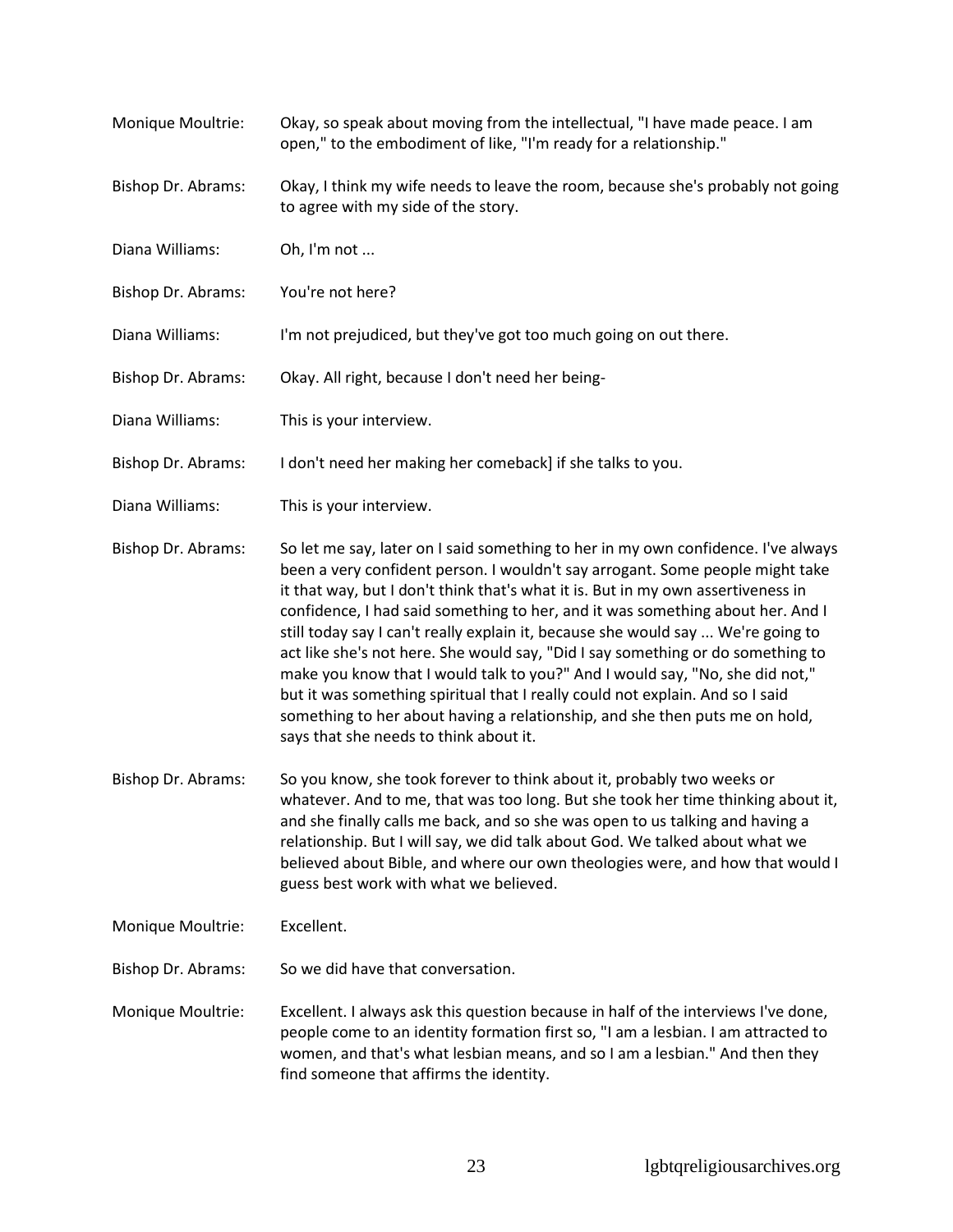| Bishop Dr. Abrams: | Yes.                                                                                                                                                                                                                                                                                                                                                                                                                                                                                                                                                                                                                                                                                                                                                                                                                                                                                    |
|--------------------|-----------------------------------------------------------------------------------------------------------------------------------------------------------------------------------------------------------------------------------------------------------------------------------------------------------------------------------------------------------------------------------------------------------------------------------------------------------------------------------------------------------------------------------------------------------------------------------------------------------------------------------------------------------------------------------------------------------------------------------------------------------------------------------------------------------------------------------------------------------------------------------------|
| Monique Moultrie:  | In other cases where I've interviewed people, that hasn't been the strongest<br>identifier. Like I interviewed Cari Jackson and she said she's a woman who has<br>never been attracted to maleness.                                                                                                                                                                                                                                                                                                                                                                                                                                                                                                                                                                                                                                                                                     |
| Bishop Dr. Abrams: | Oh, wow. Okay.                                                                                                                                                                                                                                                                                                                                                                                                                                                                                                                                                                                                                                                                                                                                                                                                                                                                          |
| Monique Moultrie:  | And for her, that lack of attraction didn't make her a lesbian, so that is not the<br>category formation she finds significant or important. She found a wife, and<br>she's very clear about when finding her wife then gave her a new label that<br>wasn't of her own choosing. But it wasn't a lesbian, it was wife, so she is meant<br>to partner with that person. So I asked the question so that I could get to sort of<br>the chicken and the egg. Did your identity formation come first, and if so, what<br>was that identity, and what is that identify formation?                                                                                                                                                                                                                                                                                                            |
| Bishop Dr. Abrams: | I think it has evolved, because initially when I first came out, and I had this<br>major coming out experience, I'll tell you, to be all over the newspapers and<br>everywhere. But then I also before that even happened called many of my<br>family members and told them I had married Diana. So, I would say after about<br>the fifth or sixth phone call I was tired of telling people. I was like, "Okay, can<br>y'all get on one phone call, and I'll just say whatever?" But I felt it was important<br>to call certain people. It was important to me. And I didn't know what I was<br>going to get from them. Some of them I did not get the response that I wanted,<br>but it was still important to call them. And so with that, I think initially I started<br>on the page of same-gender-loving, because I just could not my head wrapped<br>around lesbian for a minute. |
| Bishop Dr. Abrams: | But, I think when I look back at it and look back at my own attraction for all<br>those years, even though I was taught and told that, "This is who you are. This is<br>what you do, and this is who you shall be with," I think that there was always an<br>attraction there. So I think at this point, I've evolved to say that I am a lesbian.<br>Not that I'm out here looking at a whole bunch of women, trying to talk to a<br>whole bunch of women, because that's definitely not me. I'm always very<br>committed. But, I think that that term would be appropriate, as well as same-<br>gender-loving.                                                                                                                                                                                                                                                                         |
| Monique Moultrie:  | Okay, so at this point I'm going to move us, because I've got 30 minutes left and<br>I've got about six questions.                                                                                                                                                                                                                                                                                                                                                                                                                                                                                                                                                                                                                                                                                                                                                                      |
| Bishop Dr. Abrams: | Okay.                                                                                                                                                                                                                                                                                                                                                                                                                                                                                                                                                                                                                                                                                                                                                                                                                                                                                   |
| Monique Moultrie:  | So I'm going to collapse some things-                                                                                                                                                                                                                                                                                                                                                                                                                                                                                                                                                                                                                                                                                                                                                                                                                                                   |
| Bishop Dr. Abrams: | Okay.                                                                                                                                                                                                                                                                                                                                                                                                                                                                                                                                                                                                                                                                                                                                                                                                                                                                                   |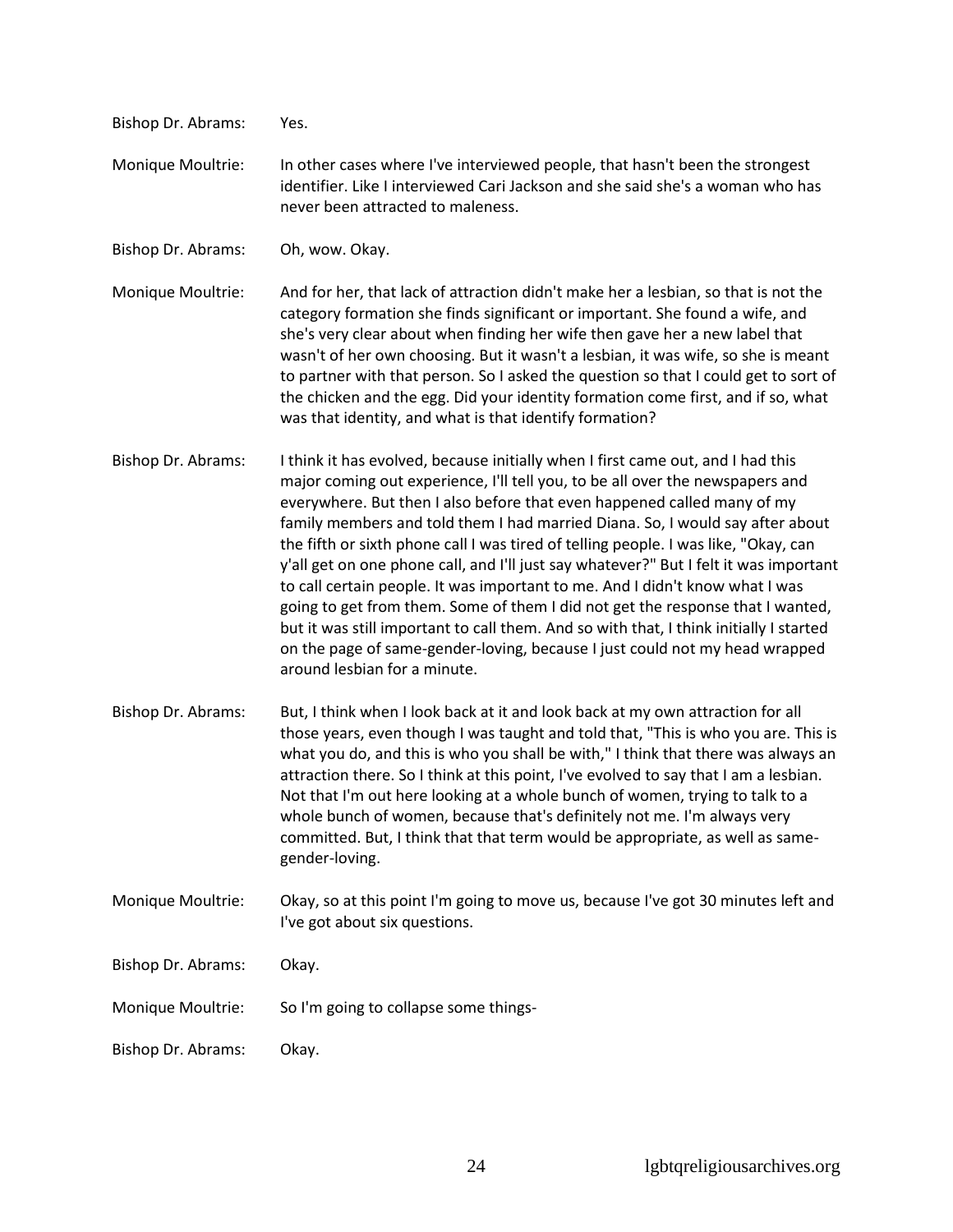- Monique Moultrie: That maybe will not make sense, but this is why. So I want us to move to the move here, the move both to start Empowerment Liberation Cathedral in 2014, and the move for you to pastor again, and to pastor a church that was going to be-
- Bishop Dr. Abrams: LGBT?

Monique Moultrie: Affirming and radically inclusive and all of these things.

Bishop Dr. Abrams: Well, let me say the move here was important to me because at time there was not marriage equality in the country. DOMA had not been struck down, and so it's important as one who has been in politics, as one who has done policy and those types of things, for laws to cover. And so I felt like, and I told my wife, I said, "I need to be in a place where the laws are covering us, and so we need to find that place." So initially we were going to ... We had been asked to come to Las Vegas. I had some people there who wanted me to start a church, and then I was very hesitant about Las Vegas, because Las Vegas didn't have no laws in place. So I was like, "Okay, I don't know if we really just want to go over there."

- Bishop Dr. Abrams: California, we were going to go there but it seemed like we kept kind of getting runaround when it came about trying to see where we could possibly have a church and those types of things. So it just seemed like things were not falling in place. So we came back here, because we had both lived here. And so D.C. has lots of protective class laws, and Maryland had laws in place as well, so that's what made this the best place to be, because of the laws that cover samegender marriages.
- Monique Moultrie: Okay.
- Bishop Dr. Abrams: So you said what, to start ELC? Well, I knew just because I had come out, the call to pastor had not left me. The call to work with ministries had not been removed from my life, and so I still had that. And so with that, what do you do? Just because somebody says you're gay, you can't be in their pulpit, doesn't mean that that's what God is saying. That's people. So I knew I still needed to have a ministry, and the cause had now changed. Because initially, I thought that I would be pastoring traditional church with traditional people. I had pastored heterosexual people for many years. However, the need was to be with people who had been wounded, who had been hurt by the church, who had been outcast by the church, who had been basically told, "You can't be in the church, and that God does not love you."
- Bishop Dr. Abrams: So that to me seemed to be where God was shifting me. And so with that, okay, how do we bring these people in their place of hurt back into God's house? And so we started, or I started ... My wife is retired, so it's like she's retired. So I started Empowerment Liberation Cathedral in May 2014, and we've had numerous people to come in to join the church, to be baptized. So some people wanted to be baptized again in their authenticity, because we do encourage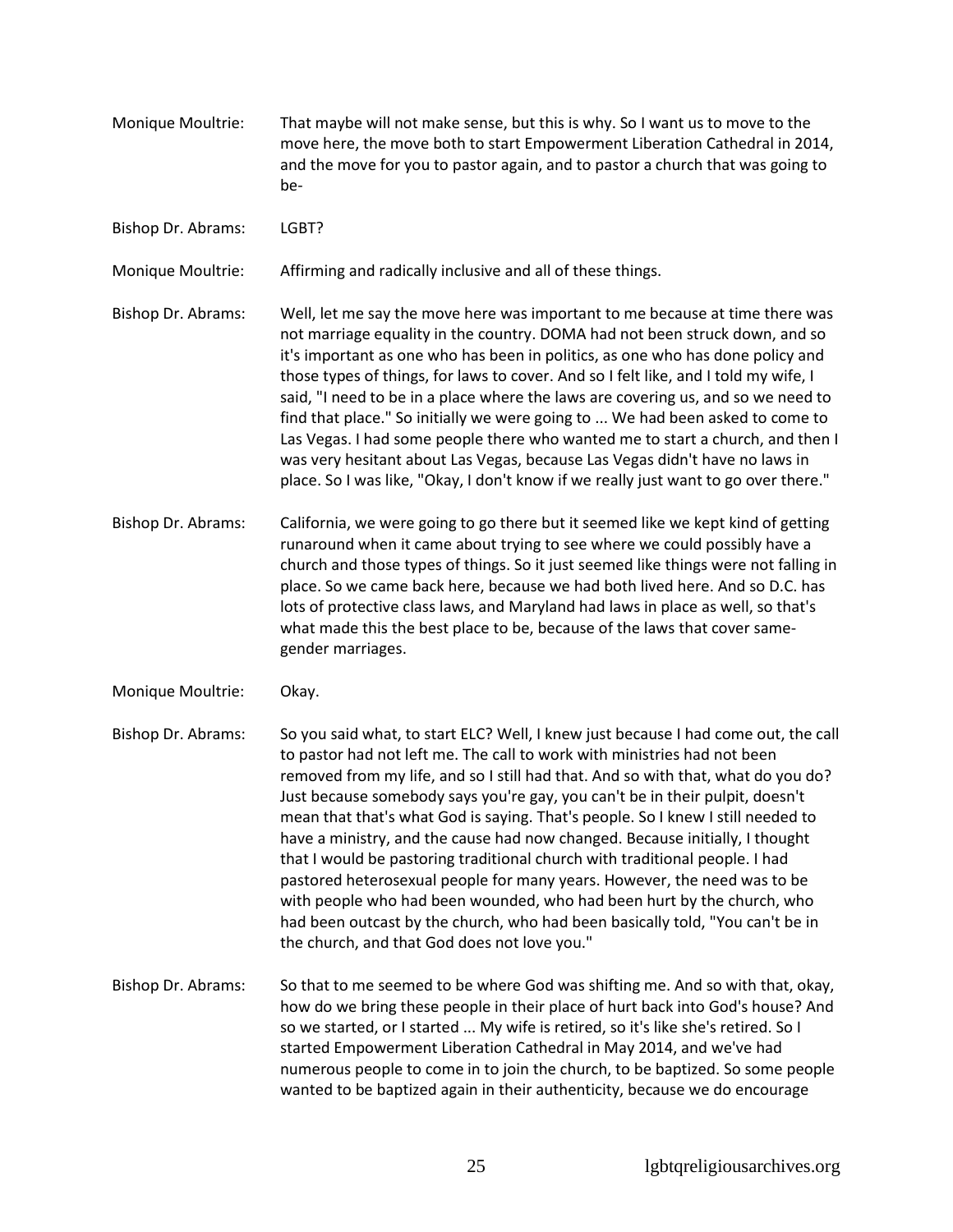authenticity here. Some people who have transitioned, and they were baptized as their birth gender and now they wanted to be baptized as who they are now. We've even buried some who have transitioned on, and we've done baby blessings and all the things that the church would do, but were helping to bring healing and wholeness to those in the LGBT community. But also, I would say to correct some of the erroneous teaching and doctrine that they've gotten in some of these other houses of worship and in the community.

Monique Moultrie: Mm-hmm (affirmative), so what are you saying your main priorities are for this space, for this church?

- Bishop Dr. Abrams: First, to let people know this is a safe space. Secondly, to let people know that God loves them, and thirdly, to bring them back into relationship with God and let them know that you can serve God in your authenticity and in your truth, and to also be mindful of what's going on with other people. Don't just stay in the four walls, but be out in the community to help those who may never come in here.
- Monique Moultrie: Okay, and so when you're encouraging them to be out in the four walls, I have a long list of things that the Empowerment Justice Center focuses on. What are you equipping them to go and-

Bishop Dr. Abrams: Well, we do a lot in the community but justice has always been something that I hope to see happen. But we have been I guess at the forefront with some immigration things. We also, there was an issue with people who were not allowed to vote, who had served their prison time, so went to the capitol building in Annapolis to be out front with that. We participated with the Poor People's Campaign to try to bring I guess some of that to the church and into the community about the moral corruption in this country. And we also now are dealing a lot with mental health and trying to bring healing and wholeness there. That's why we have the wellness center. Also, we still always have African-American issues to deal with, racism. We've also been a part of most LGBT things that take place.

Bishop Dr. Abrams: As a matter of fact, on Tuesday we'll be at the Supreme Court with the equality issue that will be heard there. I believe it's about the jobs. So you know, we have to let people know that we don't live in just this box. There are many issues that are going on around us that we need to be a part of, and we need to make sure that we are raising our voices and standing in solidarity with those who are trying to bring about change. Always, we've got to fight for higher pay and D.C. I think has done a good job with that, with trying to make sure that minimum wage is increased. Other people have to do a lot to catch up. And just also, we want to see people understanding that there are people who are standing with them and fighting for them.

Monique Moultrie: Mm-hmm (affirmative). So can you talk to me, as you just made that claim about how you understand the balance between social organizing and religious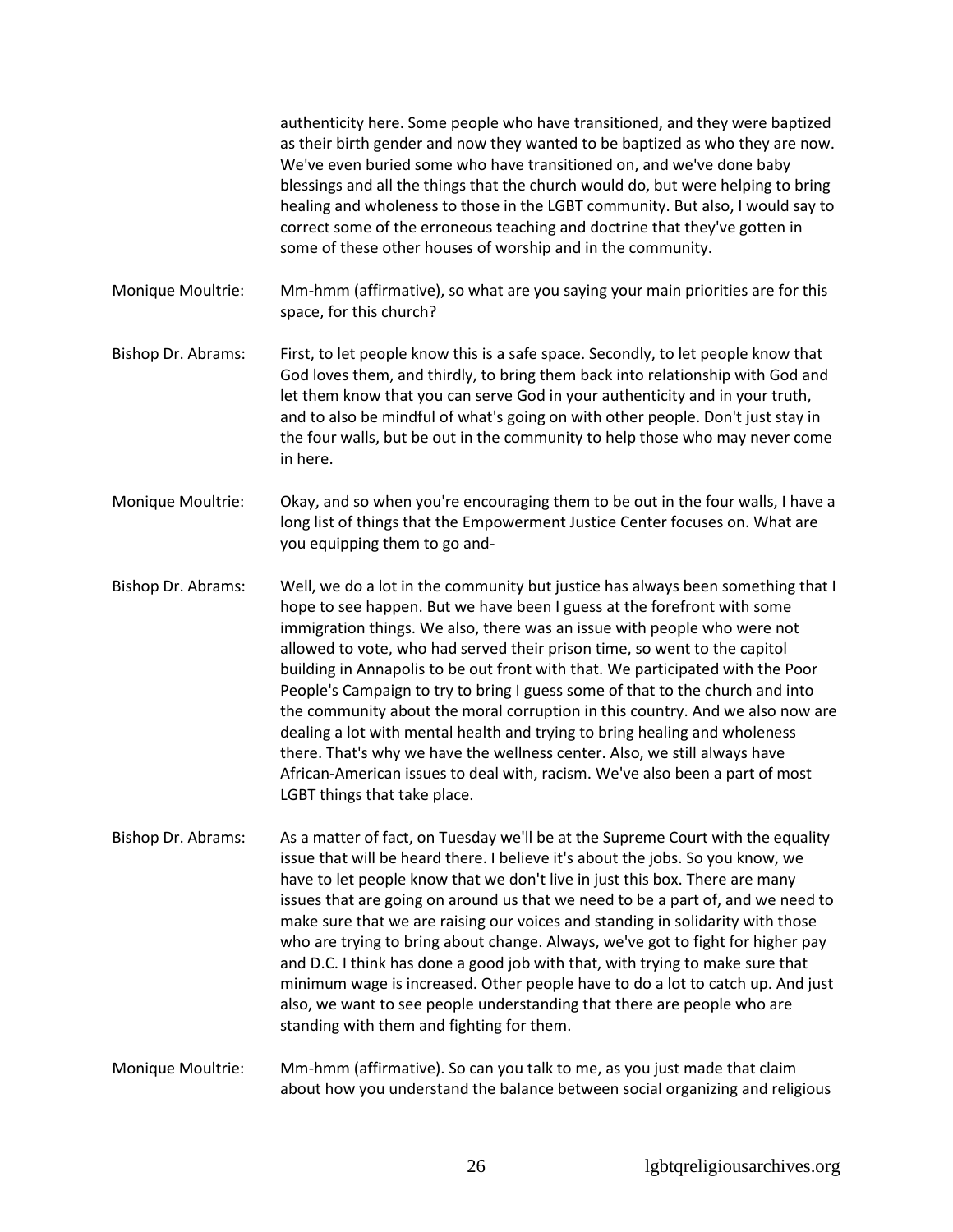activism? Do you feel they are inseparable? Does the spirit animate one and push you to do the other? What's the basis for you for doing the work? Bishop Dr. Abrams: I think looking at the model from the civil rights era, the church was at the forefront of fighting for many things and for bringing the people together to galvanize, or galvanizing the people to bring about change, and being a catalyst for change. And so I don't believe that today would be any different. There is still a call for people to lead the fight and to be a part of the voices that are heard, and to help to make sure that these people, the legislators, know that this is what we want to see happen for the people, and that these are the changes that we are requiring. And if you can't make that happen, we need to get somebody into office who can. And so often times that has a start in the pulpit, a start in the church, and then the church members go out in the communities and help to get the people to gather, to rally together to bring about change. Monique Moultrie: Okay, so-Bishop Dr. Abrams: So I think the church, yes, I don't want to say it's totally inseparable, but I do think that they can go hand in hand. Monique Moultrie: So talk to me a bit about your own spiritual practices, both as a pastor and as an activist leader. What sustains you? What keeps you grounded? Bishop Dr. Abrams: Well, definitely a lot of prayer but I do try to make sure daily that I read scripture. And believe it or not, being ... I told you music is at my core, and I love music. To listen to some type of gospel music or spiritual music, Christian music, really helps me just stay centered. But also, spiritual conversations is good. And to have a spouse that can have spiritual dialogue, we don't have to always agree, but to have spiritual dialogue or spiritual conversation is always great. It helps to keep you grounded, helps to keep you centered, and it helps you maybe to hear God in certain situations. So that helps me, but I think I have to be intentional about making sure I take time to read some type of text, and some days I do affirmations. Bishop Dr. Abrams: I do like the meditation. I don't do that as often as I would like, but I do like that. I remember Oprah kept talking about meditating, clearing your head. I need to clear my head mostly every day, so I feel like most days I need to do that more. I even downloaded the apps that will help you do the meditation, but some days I get busy. I don't do those, so you just have to take a moment to breathe. And so when you talk about activism, there's so many issues, I think you have to realize you cannot tackle all of them. And I always tell the people in the church, "You can't help everybody." So we have to decide, what is our issue? And so so far I've told them, "You know, we definitely deal with any LGBT issues. We deal with African-American issues, definitely."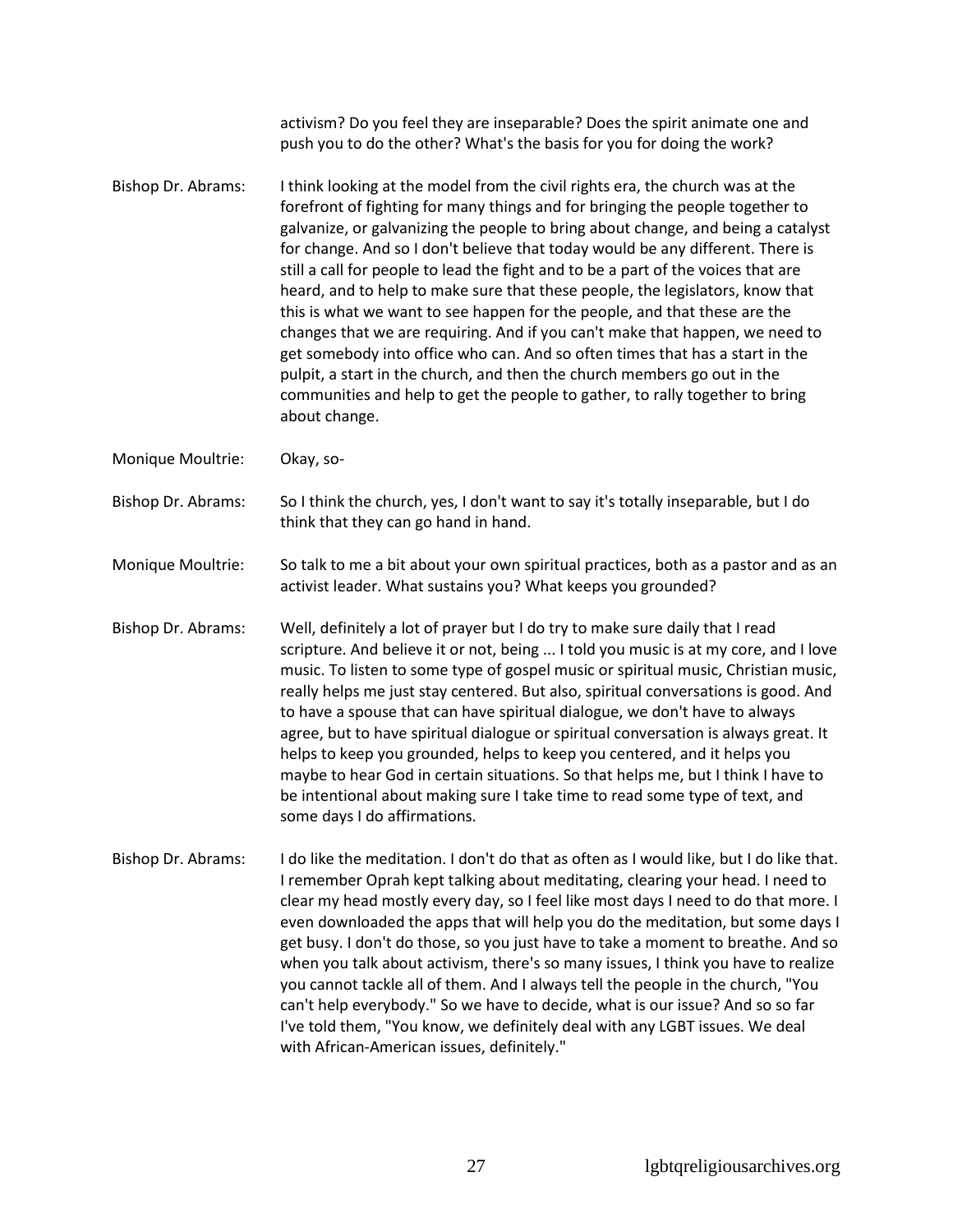- Bishop Dr. Abrams: And then immigration just kind of has come to us. Even with the sanctuary spaces, there's a church that we visit with often that is a sanctuary for those people who are seeking asylum but may not even have anywhere to go. And that is a sanctuary church, and so we've been on several of their programs that they've had, so that kind of came to us, the immigration issue. Even with the wellness center that's located in a building where there are lots of immigrants, and so once again that immigration issue came to us. And so with that, now we participate also with the person who deals with older adults, so we now have that on our list of things as well, ageism, because we do know that that's an issue as well. And so those are pretty much the ones that we deal with currently, and mental health.
- Monique Moultrie: Okay, and two final questions. What motivates your courage, your Christian witness, and where do you find joy?
- Bishop Dr. Abrams: I don't know what motivates me. I guess some days I think about my mother. I say, "My mother would choke me if I wouldn't do this." I don't know. I guess I think that people actually need somebody who can speak up for them, and sometimes they may not have anybody else who has the voice and platform. And so when you have that, you have to be willing to step out and sometimes speak out on the difficult issues, and to be willing to risk some things to bring about change. And so I think it's important to always do the right thing, do it for the right reason, and knowing that you've done it in good conscience. So I think that that helps me, and to know that I might be able to help somebody always is going to motivate me.
- Bishop Dr. Abrams: But to know that you could help change a culture, change a policy, to change the way people are looked at and treated, that definitely does motivate me. And to also know that you can bring people back into a right position with their creator, and to bring them back to a place of love and bring them to a place of healing, and bring them to a place where they're excited about God again, and excited about the church, and excited about worshiping, that definitely motivates me to get up on Sundays. Some Sundays, I'm tired. I don't want to get up. But I do, because you know that this may be the day you're going to change somebody's life. So, you have to get up and do it.
- Bishop Dr. Abrams: So joy, what gives me joy? I would say my wife, especially when she does certain things. But I would say just being able to still be here in the land of the living, to be able to gain some small level of reward for my labor. To be able to see how many lives are impacted or changed from the work that I have done, and to know that other people are deciding to join in the work. You know, somebody can see it. The Bible talks about write the vision, make it plain so that others may run with it. And so when somebody can see what you're trying to do, and see the change that you're trying to make, or that you're working towards, and decide to join you in that, and they get excited about it, then that's a great thing.
- Monique Moultrie: Absolutely. I think that's an excellent place to pause and say thank you.